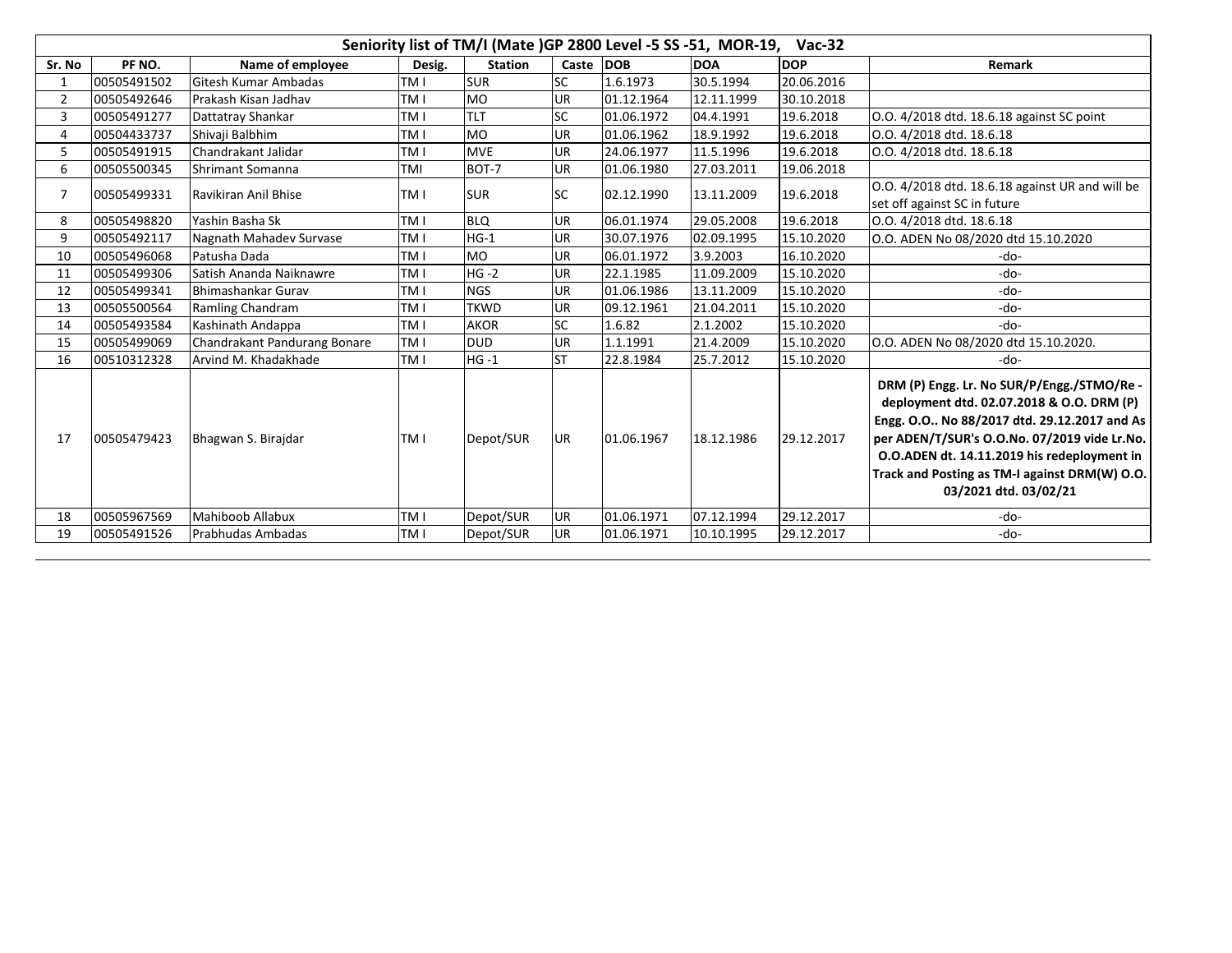|                |             | Seniority list of TM/II GP 2400    |             | Level -4             |                          | SS-101, MOR-67,      | $Vac-34$                           |            |                                                                                                                          |
|----------------|-------------|------------------------------------|-------------|----------------------|--------------------------|----------------------|------------------------------------|------------|--------------------------------------------------------------------------------------------------------------------------|
| Sr. No         | PF NO.      | Name of employee                   | Desig.      | <b>Station</b>       | Caste DOB                |                      | <b>DOA</b>                         | <b>DOP</b> | Remark                                                                                                                   |
| $\mathbf{1}$   | 00505491927 | Vikas Masaji                       | TM II       | <b>SUR</b>           | <b>SC</b>                | 27.5.1973            | 27.7.1996                          | 25.5.2016  | 0.0.16/2016 dtd.25.5.16 against UR<br>(unsuitable for TMI)                                                               |
| $\overline{2}$ | 00505497677 | Vinayak Tayappa                    | TM II       | MO                   | UR                       |                      | 02.02.1987 23.06.2005 15.10.2020   |            | O.O. ADEN No 08/2020 dtd 15.10.2020 will<br>be completed after penality                                                  |
| 3              | 00505498855 | Manohar Shivappa                   | TM II       | <b>BLQ</b>           | <b>SC</b>                | 6.1.1974             | 29.05.2008 25.5.2016               |            | 0.0.16/2016 dtd.25.5.16 against UR<br>(under penalty)                                                                    |
| 4              | 00505998920 | Gautam Baboo Nanware               | TM II       | <b>BLQ</b>           | UR                       | 18.5.1975            | 01.07.2008 28.6.2016               |            | 0.0.16/2016 dtd.25.5.16 (under<br>penalty)                                                                               |
| 5              | 00505998670 | Abdul Kadar Madar Sab              | TM II       | $\rm DUD$            | UR                       | 10.11.1973 29.5.2008 |                                    | 19.7.2018  | do                                                                                                                       |
| 6              | 00505500280 | Laxman Murlidhar                   | $\rm TM$ II | PK                   | UR                       | 6.1.79               | 26.03.2011                         | 19.7.2018  | do                                                                                                                       |
| $\overline{7}$ | 00505505835 | Rajesh Sukhram Madhavi             | TM II       | BOT <sub>6</sub>     | <b>ST</b>                | 7.1.84               | 3.7.2012                           | 19.7.2018  | do against ST quota                                                                                                      |
| 8              | 00505499057 | Balu Subhash Chavan                | TM II       | MO                   | OBC                      |                      | $01.01.1989$ 22.04.2009 01.01.2019 |            | Vide Office Order No 122/2018 dtd<br>27.12.18                                                                            |
| 9              | 00505503346 | Waghmode Suresh Tukaram            | TM II       | PK                   | <b>UR</b>                |                      | 01.06.1982 01.05.2012 01.01.2019   |            | do                                                                                                                       |
| 10             | 00505507388 | Bhagwandas Ram Ahire               | TM II       | ${\tt SUR}$          | <b>SC</b>                |                      | 29.06.1976 30.06.2012 01.01.2019   |            | do                                                                                                                       |
| 11             | 00505507352 | Ram Prasad Meena                   | TM II       | <b>BOT</b>           | <b>ST</b>                |                      | 10.08.1976 30.06.2012 01.01.2019   |            | do                                                                                                                       |
| 12             | 00505499495 | Sagar Jagnath                      | TM II       | <b>BLQ</b>           | OBC                      | 26.01.1988           | 04.02.2010                         | 8.03.2019  | Vide this Office O.O No No. 04/2020<br>dtd. 09.06.2020 & Corrigendum to<br>Office Order No 04/2020 dtd<br>17.12.20.      |
| 13             | 00505503759 | Sandeep Jagdish                    | TM II       | <b>TKWD</b>          | $\overline{\mathsf{UR}}$ | 24.10.1986           | 01.05.2012                         | 8.03.2019  | -do                                                                                                                      |
| 14             |             | Shamrao Raovji                     | TM II       | SUR with<br>DEN/S/   | OBC                      | 01.06.1967           | 20.09.86<br>/05.04.87              | 08.03.2019 | Seniority adjusted as per Sr.DEN/Co./SUR's<br>Lr.No. U/W/177/Restructuring/TM<br>dtd.09.12.2018. & ADEN O.O. No 03/2021. |
| 15             | 00505490509 | Shidharudh Yellasha                | TM II       | Depot/<br><b>SUR</b> | SC                       | 17.10.1970           | 12.4.90                            | 08.03.2019 | ADEN O.O. No 03/2021 vide their lr.<br>No O.O REST dtd. 22.01.2021                                                       |
| 16             | 00505491514 | Vijay Popatlal                     | TM II       | <b>TKWD</b>          | <b>ST</b>                | 20.01.65             | 8.11.95                            | 08.03.2019 | -do                                                                                                                      |
| 17             | 00505492142 | Anil Arjun                         | TM II       | <b>BLQ</b>           | OBC                      | 1.6.1975             | 2.2.98                             | 08.03.2019 | -do                                                                                                                      |
| 18             | 00505496464 | Raju Dilip Kamble                  | TM II       | <b>TKWD</b>          | SC                       | 31.10.66             | 25.3.2003                          | 08.03.2019 | $$ -do. $$                                                                                                               |
| 19             | 00505975827 | Ahmed Mahiboob                     | TM II       | $HG-1$               | <b>UR</b>                | 13.06.66             | 09.01.96                           | 08.03.2019 | - $do$                                                                                                                   |
| 20             | 00505497611 | Rajkumar Shivling Male             | TM II       | BOT <sub>7</sub>     | $\sf SC$                 | 10.12.76             | 29.06.05                           | 08.03.2019 | $$ -do. $$                                                                                                               |
| 21             | 00505498867 | Ashok Subash                       | TM II       | <b>SUR</b>           | SC                       | 1/1/1974             | 29.5.2008                          | 08.03.2019 | $$ -do. $$                                                                                                               |
| 22             | 00505998785 | Pravin Ashok Kamble                | TM II       | HG 1                 | SC                       | 9.2.87               | 30.05.08                           | 08.03.2019 | $$ -do. $$                                                                                                               |
| 23             | 00505995255 | Dinesh Kumar Singh                 | TM II       | SUR                  | <b>UR</b>                | 1.5.1985             | 17.8.2007                          | 08.03.2019 | -do                                                                                                                      |
| 24             | 00512116773 | Raviraj B Bagal                    | TM II       | Depot/SUR            | <b>UR</b>                | 28.10.1983           | 17.08.2007                         | 08.03.2019 | $$ -do. $$                                                                                                               |
| 25             | 00505999066 | Mahalappa Sidhappa                 | TM II       | BOT <sub>6</sub>     | UR                       | 1.6.1984             | 31.8.2008                          | 08.03.2019 | -do                                                                                                                      |
| 26             | 00505499537 | Basvaraj Kalappa                   | TM II       | <b>AKOR</b>          | UR                       | 11.5.1981            | 29.4.2010                          | 08.03.2019 | $$ -do. $$                                                                                                               |
| 27             |             | 00505500357 Anil Thawroo Rathod    | TM II       | <b>DUD</b>           | UR                       | 4.8.1989             | 27.3.2011                          | 08.03.2019 | $$ -do. $$                                                                                                               |
| 28             |             | 00505500333   Mahesh Mohan Chitore | TM II       | <b>SUR</b>           | <b>SC</b>                | 31.10.90             | 27.03.11                           | 08.03.2019 | $\ldots$ -do                                                                                                             |
| 29             | 00505500540 | Vithal Chandrakant                 | TM II       | SUR                  | <b>UR</b>                | 1.6.1974             | 29.04.2011                         | 08.03.2019 | $$ -do. $$                                                                                                               |
| 30             | 00505500539 | Ashok k Tandle                     | TM II       | PK                   | SC                       | 15.7.72              | 30.04.2011                         | 08.03.2019 | -do                                                                                                                      |
| 31             |             | 00505500450 Jaganath S Gadekar     | TM II       | SUR/USFD             | UR                       | 01.06.63             | 24.5.11                            | 08.03.2019 | $$ -do. $$                                                                                                               |
| 32             | 00551634815 | Birajdar Revansidha Tukaram        | TM II       | <b>SUR</b>           | OBC                      | 1.6.65               | 01.06.2011                         | 08.03.2019 | $$ -do. $$                                                                                                               |
| 33             | 00505505483 | Sunesh Pradip Bhavsar              | TM II       | <b>SUR</b>           | OBC                      | 2.11.87              | 29.06.2012                         | 08.03.2019 |                                                                                                                          |
| 34             |             | 00505507900 Sainath Sharnappa      | TM II       | <b>DUD</b>           | SC                       | 1.6.82               | 01.08.2012                         | 08.03.2019 | do                                                                                                                       |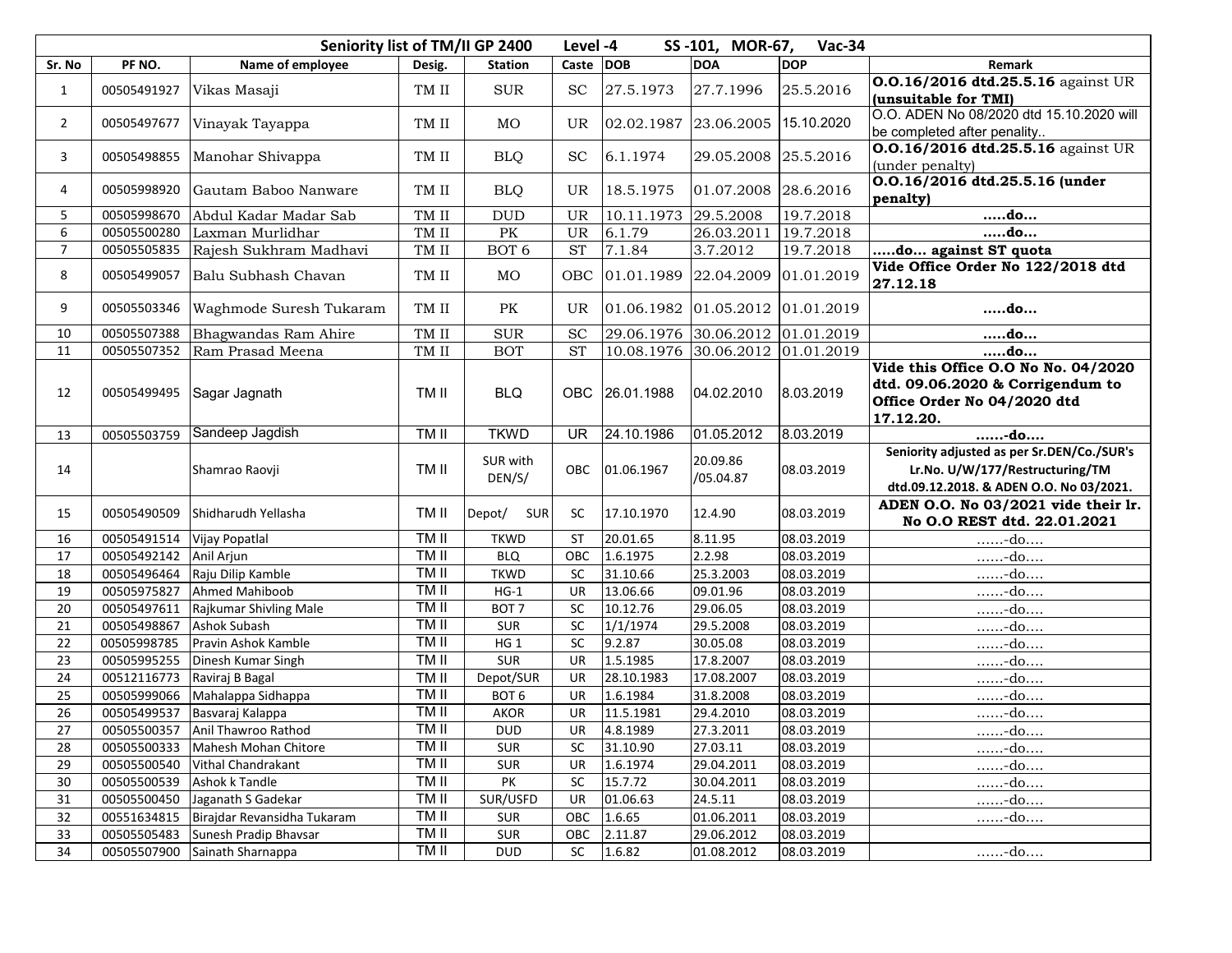| 35       | 00505490777                | Sudhakar Prabhakar                            | TM II                | HG <sub>2</sub>        | UR                       |                          | 21.08.1969 27.10.1990 10.05.2019 |                          | Vide Offoce Order No. OO ADEN dt                                                                                                                                                                                                                              |
|----------|----------------------------|-----------------------------------------------|----------------------|------------------------|--------------------------|--------------------------|----------------------------------|--------------------------|---------------------------------------------------------------------------------------------------------------------------------------------------------------------------------------------------------------------------------------------------------------|
|          |                            |                                               |                      |                        |                          |                          |                                  |                          | 03.05.2019                                                                                                                                                                                                                                                    |
| 36       | 00505466805                | Bhagwan Maruti                                | TM II                | TLT                    | <b>SC</b>                |                          | 01.06.1965 29.01.1985 10.05.2019 |                          | -do                                                                                                                                                                                                                                                           |
| 37       | 00505492804                | Kalingappa Sangappa                           | TM II                | SUR                    | <b>ST</b>                |                          | 07.01.1964 11.06.1988 10.05.2019 |                          | -do                                                                                                                                                                                                                                                           |
| 38       | 00505496275                | Raju Zitroji                                  | TM II                | <b>BOT</b>             | OBC                      |                          | 04.03.1969 21.08.2003 10.05.2019 |                          | -do                                                                                                                                                                                                                                                           |
| 39       | 00505998682                | Shabbir Dagdoo                                | TM II                | <b>SUR</b>             | UR                       |                          | 02.07.1978 29.05.2008 10.05.2019 |                          | -do                                                                                                                                                                                                                                                           |
| 40       | 00505502329                | Chandram Devidas                              | TM II                | HG2                    | <b>ST</b>                |                          | 21.10.1982 23.06.2011            | 10.05.2019               | -do                                                                                                                                                                                                                                                           |
| 41       | 00505507881                | Santosh Gadappa                               | TM II                | BOT <sub>6</sub>       | SC                       |                          | 05.05.1990 01.08.2012            | 10.05.2019               | -do                                                                                                                                                                                                                                                           |
| 42       | 00505509580                | Ashishkumar Kadam                             | TM II                | <b>TLT</b>             | <b>SC</b>                |                          | 15.10.1986 04.12.2012 10.05.2019 |                          | -do                                                                                                                                                                                                                                                           |
| 43       | 00505467639                | Tukaram Aba                                   | TM II                | HG <sub>2</sub>        | <b>UR</b>                |                          | 01.06.1962 18.05.1985 09.06.2020 |                          | Vide Office Order No. OO ADEN dt<br>09.06.2020                                                                                                                                                                                                                |
| 44       | 00505053468                | Fate Md Usman Ali Arab                        | TM II                | HG 1                   | <b>UR</b>                | 24.11.1988               | 28.04.2012                       | 09.06.2020               | -do                                                                                                                                                                                                                                                           |
| 45       | 00505506736                | <b>Anil Sudam</b>                             | TM II                | <b>MVE</b>             | $\overline{\mathsf{UR}}$ | 04.06.1986               | 01.08.2012                       | 11.06.2020               | -do                                                                                                                                                                                                                                                           |
| 46       | 00505507870                | Nagesh Mahadev Patil                          | TM II                | TLT                    | $\overline{\mathsf{UR}}$ | 12.04.1987               | 01.08.2012                       | 09.06.2020               | -do                                                                                                                                                                                                                                                           |
| 47       | 00505507844                | Sharanappa Gurappa                            | TM II                | <b>BOT</b>             | OBC                      | 01.06.1985               | 01.08.2012                       | 09.06.2020               | -do                                                                                                                                                                                                                                                           |
| 48       | 00505506761                | <b>Bajrang Arjun</b>                          | <b>TMII</b>          | <b>MVE</b>             | $\overline{\mathsf{UR}}$ | 16.11.1985               | 01.08.2012                       | 11.06.2020               | -do                                                                                                                                                                                                                                                           |
| 49       | 00505507856                | <b>Hemant Prakash</b>                         | TM II                | <b>NGS</b>             | UR                       | 25.05.1984               | 01.08.2012                       | 09.06.2020               | -do                                                                                                                                                                                                                                                           |
| 50       | 00505506700                | Baburao Vishnu                                | TM II                | <b>MVE</b>             | OBC                      | 02.06.1987               | 02.08.2012                       | 11.06.2020               | -do                                                                                                                                                                                                                                                           |
| 51       | 00505506773                | <b>Vipul Bhagwat</b>                          | TM II                | <b>MO</b>              | OBC                      | 17.05.1988               | 02.08.2012                       | 11.06.2020               | -do                                                                                                                                                                                                                                                           |
| 52       | 00505505240                | Ramchendra Hemant Arekar.                     | TM II                | <b>MVE</b>             | $\overline{\mathsf{UR}}$ | 02.12.1988               | 26.06.2012                       | 16.06.2020               | -do                                                                                                                                                                                                                                                           |
| 53       | 00505509592                | Mahesh Chandrakant Patil                      | TM II                | HG2                    | OBC                      | 01.06.1988               | 29.11.2012                       | 09.06.2020               | -do                                                                                                                                                                                                                                                           |
| 54       | 00505508976                | Nagesh Hari Penta                             | TM II                | <b>SUR</b>             | OBC                      | 14.05.1986               | 29.11.2012                       | 11.06.2020               | -do                                                                                                                                                                                                                                                           |
| 55       | 00529800614                | <b>Basaram Meena</b>                          | TM II                | <b>DUD</b>             | ST                       | 3.05.1993                | 06.06.2016                       | 09.06.2020               | do                                                                                                                                                                                                                                                            |
|          |                            |                                               |                      |                        |                          |                          |                                  |                          | ADEN O.O. No 04/2021 vide their lr.                                                                                                                                                                                                                           |
| 56       | 00505995243                | Dupargude Pradeep                             | TM II                | <b>BLQ</b>             | <b>SC</b>                | 05.06.1974               | 17.8.2007                        | 22.01.2021               | No O.O REST dtd. 22.01.2021                                                                                                                                                                                                                                   |
| 57       | 00505503334                | Ram Prakash Dubhe                             | TM II                | <b>DUD</b>             | UR                       | 30.6.83                  | 09.05.2012                       | 22.01.2021               | -do                                                                                                                                                                                                                                                           |
| 58       | 00505506712                | Avinash Kantilal                              | TM II                | USFD / SUR             | OBC                      | 14.3.88                  | 22.01.2021                       | 22.01.2021               | -do                                                                                                                                                                                                                                                           |
| 59       | 00505506682                | Bajirao Bhagwat                               | TM II                | <b>MO</b>              | OBC                      | 8.8.85                   | 01.08.2012                       | 22.01.2021               | -do                                                                                                                                                                                                                                                           |
| 60       | 00505507893                | Chandsa Baboo                                 | TM II                | <b>DUD</b>             | OBC                      | 1.6.81                   | 01.08.2012                       | 22.01.2021               | -do                                                                                                                                                                                                                                                           |
| 61       | 00505508988                | Rathod Arjun Fathusingh                       | TM II                | <b>SUR</b>             | OBC                      | 17.1.87                  | 29.11.2012                       | 22.01.2021               | -do                                                                                                                                                                                                                                                           |
| 62       | 00505509427                | Rama Badhu Rathod                             | TM II                | <b>SUR</b>             | OBC                      | 5.7.84                   | 29.11.2012                       | 22.01.2021               | -do                                                                                                                                                                                                                                                           |
| 63       | 00529800617                | <b>Tejpal Meena</b>                           | TM II                | BOT <sub>6</sub>       | <b>ST</b>                | 20.12.1985               | 28.02.2016                       | 22.01.2021               | -do                                                                                                                                                                                                                                                           |
|          |                            |                                               |                      |                        |                          |                          |                                  |                          |                                                                                                                                                                                                                                                               |
| 64       | 00505495618                | Shabbir Md.                                   | TM II                | Store/SUR              | <b>OBC</b>               | 01.06.1963               | 26.03.2003                       | 25.01.2018               | DRM (P) Engg. Lr. No<br>SUR/P/Engg./STMO/Re-deployment<br>dtd. 02.07.2018 and As per<br>ADEN/T/SUR's O.O.No. 07/2019 vide<br>Lr.No. O.O.ADEN dt. 14.11.2019 his<br>redeployment in Track and Posting as<br>TM-II & DRM(W) O.O. No 03/2021<br>dtd. 03.02.2021. |
| 65<br>66 | 00506124711<br>00505498971 | Ajay Kumar Sudhir Prasad<br>Khusiram Mangilal | TM II<br><b>TMII</b> | Store/SUR<br>Store/SUR | <b>UR</b><br>UR          | 01.06.1975<br>16.03.1970 | 09.06.2006<br>04.06.2008         | 25.01.2018<br>25.01.2018 | & O.O. DRM (P) Engg. O.O No<br>08/2018 dtd. 25.01.2018 and As per<br>ADEN/T/SUR's O.O.No. 07/2019 vide<br>Lr.No. O.O.ADEN dt. 14.11.2019 his<br>redeployment in Track and Posting as<br>TM-II<br>-do                                                          |
| 67       | 00505995358                | N. D. Chandanshive                            | TM II                | Store/SUR              | SC                       | 01.06.1981               | 22.09.2007                       | 25.01.2018               | -do                                                                                                                                                                                                                                                           |
|          |                            |                                               |                      |                        |                          |                          |                                  |                          |                                                                                                                                                                                                                                                               |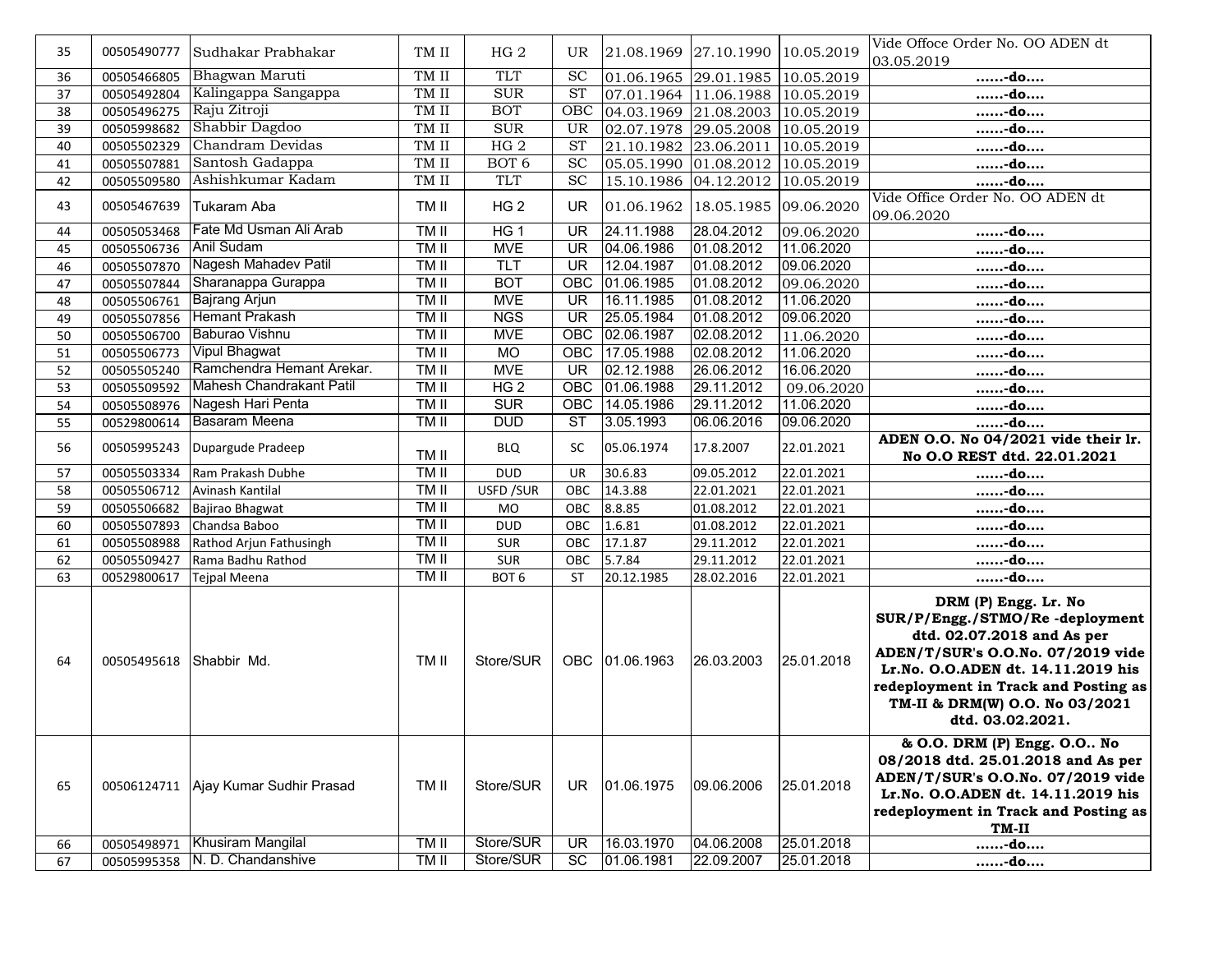|                |             | Seniority list of TM/III GP 1900 Level -2 |                             |                  | S S -101, MOR-152, Vac--51 |            |            |            |                                                                                     |
|----------------|-------------|-------------------------------------------|-----------------------------|------------------|----------------------------|------------|------------|------------|-------------------------------------------------------------------------------------|
| Sr. No         | PF NO.      | Name of employee                          | Desig.                      | <b>Station</b>   | Caste                      | <b>DOB</b> | <b>DOA</b> | <b>DOP</b> | <b>Remark</b>                                                                       |
| $\mathbf{1}$   | 00529801330 | Md. Hanif Salim Sk                        | TM III                      | $HG-2$           | <b>UR</b>                  | 02.5.1974  | 23.10.1997 | 17.8.2012  | O.O. 59/1997 of DRM (P) SUR dtd. 14.10.97<br>Ir.no. SUR/P/Rect./ COMP               |
| $\overline{2}$ | 00505492543 | Mohan Harichand                           | TM III                      | <b>SUR</b>       | UR                         | 1.6.75     | 11.9.97    | 17.8.2012  | O.O 4/16 dtd 22.1.16 w.e.f 17.8.12                                                  |
| 3              | 00505495609 | <b>Bharat Goralal</b>                     | TM III                      | <b>DUD</b>       | SC                         | 15.6.1969  | 15.3.03    | 17.8.2012  | do….                                                                                |
| 4              | 00505495143 | Fizal Zilalni Shikh                       | TM III                      | <b>SUR</b>       | <b>UR</b>                  | 31.10.1966 | 25.3.2003  | 17.8.2012  | do                                                                                  |
| 5              | 00505496500 | Shaikh Mustafa                            | TM III                      | <b>AKOR</b>      | <b>UR</b>                  | 1.6.1985   | 2.7.2004   | 17.8.2012  | do                                                                                  |
| 6              | 00505475969 | Laxman Prasad Bandhu                      | TM III                      | Depot/ SUR       | UR                         | 17/08/1966 | 20.6.1986  | 17.8.2012  | O.O.No 04/2011 of DEN (S) dtd.12/1/11                                               |
| $\overline{7}$ | 00502420606 | Pavankumar                                | TM III                      | <b>SUR</b>       | OBC                        | 12.1.1980  | 29.6.2006  | 17.8.2012  | O.O 4/16 dtd 22.1.16 w.e.f 17.8.12                                                  |
| 8              | 00505494760 | Smt. Nagamma Durgamma                     | TM III                      | HG <sub>1</sub>  | SC                         | 01.10.61   | 29.03.03   | 17.8.2012  | Ex DD 28/6/06                                                                       |
| 9              | 00505479885 | Ishwar Dagdoo                             | TM III                      | <b>SUR</b>       | SC                         | 24/6/1970  | 13.03.1989 | 17.8.2012  | Trollyman                                                                           |
| $10\,$         | 00505949889 | Shankar Sopan                             | TM III                      | <b>SUR</b>       | SC                         | 15/05/1962 | 02.12.1993 | 17.8.2012  | M.Dect watchman 09/06/2001                                                          |
| 11             | 00505498727 | Gorak Bhanudas Kale                       | TM III                      | BOT 6            | ST                         | 25.5.1985  | 2.4.2008   | 17.8.2012  | O.O. No. 04/2008 dtd. 12/03/2008 of<br>DRM/P/SUR (Comp                              |
| 12             | 00505498879 | Chandrakant Sadhu                         | TM III                      | <b>BLQ</b>       | SC                         | 15/09/1969 | 29.05.2008 | 17.8.2012  | O.O. No. 09/08 dtd. 23/05/2008 of DRM/P/SUR<br>(LPP)                                |
| 13             | 00505498818 | Babu Chagdev Naikwadi                     | TM III<br>(trollyman Depot/ | <b>SUR</b>       | <b>SC</b>                  | 16.6.1968  | 04.06.2008 | 17.8.2012  | 0.0. No. 12/08 dtd. 03/06/2008 DRM/P/SUR<br>(LPP)                                   |
| 14             | 00505998931 | Sanjay Waman Naik                         | TM III                      | <b>SUR</b>       | <b>SC</b>                  | 6.4.1970   | 05.07.2008 | 17.8.2012  | O.O No. 16/08 dtd. 30/06/2008 DRM/P/SUR<br>(LPP)                                    |
| 15             | 00505988901 | Vijay Kumar Mahadeo                       | TM III                      | <b>SUR</b>       | <b>SC</b>                  | 21.10.1969 | 19.01.2005 | 17.8.2012  | EX PVR 24.11.2008                                                                   |
| 16             | 00505498831 | Laxman Hanmanta Misal                     | TM III                      | <b>BLQ</b>       | <b>UR</b>                  | 10.10.1963 | 29.05.2008 | 01.04.2014 | - do -                                                                              |
| 17             | 00505498880 | Tipanna Ambadas                           | TM III                      | <b>BLQ</b>       | UR                         | 6.1.1964   | 29.05.2008 | 01.04.2014 | - do -                                                                              |
| 18             | 00505998748 | Nabilal Dagdoo Panjawale                  | TM III                      | BOT <sub>6</sub> | UR                         | 3.3.1976   | 29.5.2008  | 01.04.2014 | - do -                                                                              |
| 19             | 00505498843 | Timayya Jabayya Inte                      | TM III                      | <b>BLQ</b>       | SC                         | 6.10.1963  | 29.05.2008 | 01.04.2014 | - do -                                                                              |
| 20             | 00505999042 | Manjure Elhai Baba Sk.                    | TM III                      | <b>BLQ</b>       | UR                         | 13.11.1987 | 28.08.2008 | 01.04.2014 | O.O. No. 29/2008 dtd. 27/08/2008 DRM/P/SUR (<br>com.)                               |
| 21             | 00505999492 | Ravensidhappa Sidhappa                    | TM III                      | AKOR             | UR                         | 1.6.84     | 17.10.08   | 01.04.2014 | O.O. No. 31/2008 dtd. 9/9/2008 (Comp.)<br>Trollyman                                 |
| 22             | 00505999583 | Vishal Dattatray Koli                     | TM III                      | USFD/SUR         | UR                         | 31.2.90    | 3.12.08    | 01.04.2014 | O.O. No. 37/08 dtd. 26/11/2008 DRM/P/SUR<br>Comp (trolyman)                         |
| 23             | 00505999572 | Parmeshwar Ganpat                         | TM III                      | <b>MO</b>        | OBC                        | 14.3.1983  | 3.12.08    | 01.04.2014 | O.O. No. 37/08 dtd. 26/11/2008 DRM/P/SUR<br>Comp (trolyman)                         |
| 24             | 00506000484 | Devendra Kumar Ramkrishna Arya<br>(49)    | TM III                      | MO               | OBC                        | 20.5.1977  | 29.3.2009  | 01.04.2014 | O.O. 6/2009 dtd. 26/03/2009 DRM/P/SUR Fresh<br>face sub.                            |
| 25             | 00506000514 | Rajivkumar Satyanarayan Pandit            | TM III                      | MO               | OBC                        | 5.6.79     | 29.3.2009  | 01.04.2014 | O.O. 6/2009 dtd. 26/03/2009 DRM/P/SUR Fresh<br>face sub.(Trollyman)                 |
| 26             | 00505499290 | Bajirao Ananda Rokde                      | TM III                      | BOT <sub>6</sub> | UR                         | 1.6.1971   | 17.7.2009  | 01.04.2014 | O.O. No. 9/08 dtd. 23/05/2009 ( LPP)                                                |
| 27             | 00505499434 | Santosh Arjun Shatria 74                  | TM III                      | <b>DUD</b>       | <b>UR</b>                  | 15.2.1984  | 9.12.09    | 01.04.2014 | O.O. No. 24/2009 dtd. 10/11/2009 (Com)                                              |
| 28             |             | Rajesh Malikarjun                         | TM III                      | HG <sub>1</sub>  | UR                         | 20.04.90   | 10.07.10   | 01.04.2014 | O.O.No. 18/2010 dtd. 7/7/2010 (Com)                                                 |
| 29             | 00505500527 | Babu Chabukasavar (51)                    | TM III                      | PK               | SC                         | 1.6.63     | 29.4.2011  | 01.04.2014 | 0.0.10/2011 dtd.13.04.2011 Ex serviceman (GK)                                       |
| 30             | 00505500461 | Pathan Yusuf Chandsaheb 65                | TM III                      | AKOR             | UR                         | 10.5.1966  | 26.5.2011  | 01.04.2014 | O.O No 20/2011 of DPO/SUR Dtd. 06/5/2011<br>Ir.no. SUR/P/Rect/Ex.serviceman/Gr.D GK |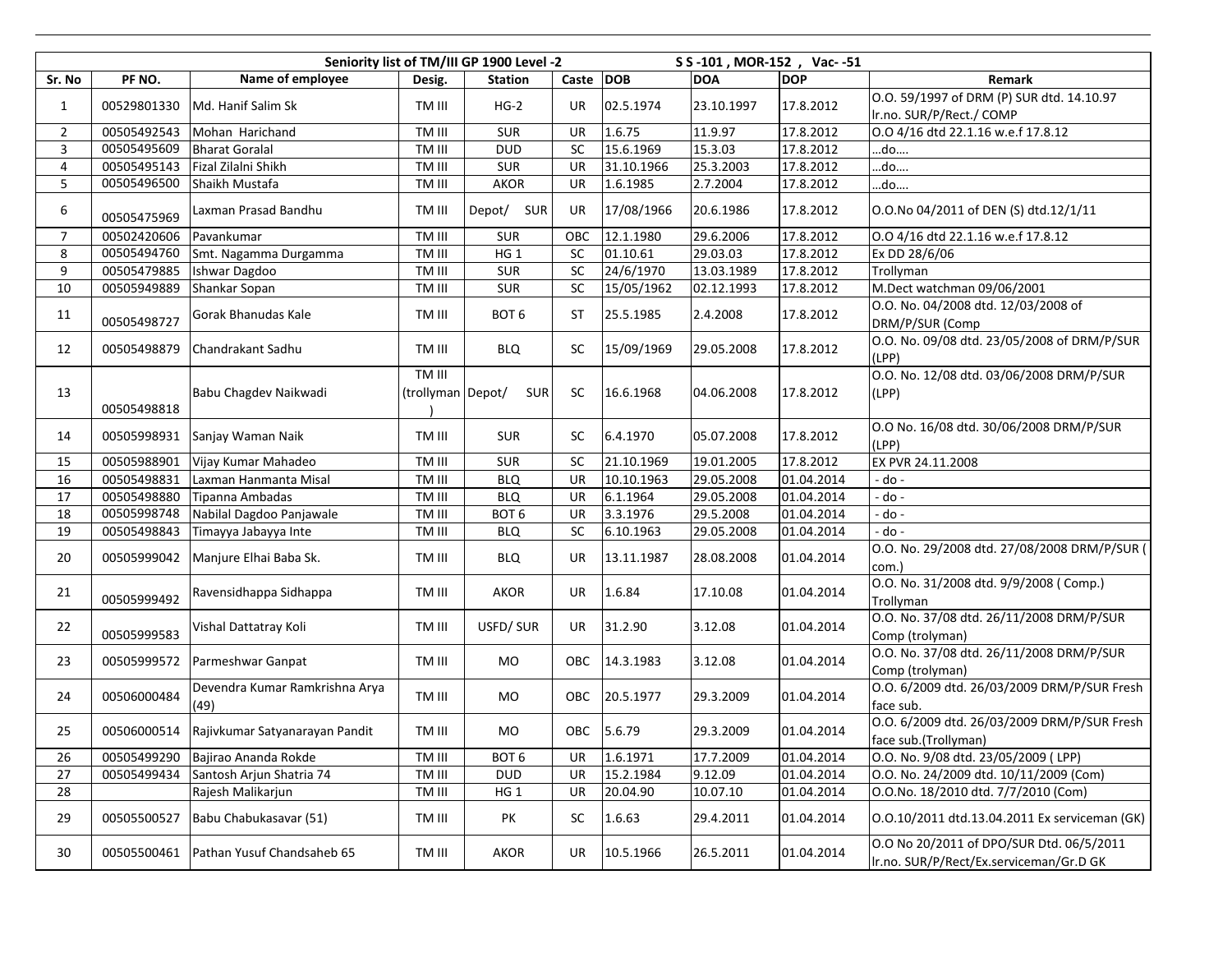| 31 | 00505053389 | Satarwale Sitaram Renusing | TM III | <b>SUR</b>           | UR         | 29.11.82   | 28.04.12   | 13.06.16   | O.O.No 15/2012 of DPO/SUR Dtd. 26/4/12 lr no.<br>SUR/P/ Rect/Cl.IV / OpenMarket/RRC |
|----|-------------|----------------------------|--------|----------------------|------------|------------|------------|------------|-------------------------------------------------------------------------------------|
| 32 | 00505499458 | Om Prakash                 | TM-III | SUR                  | UR         | 13.11.1989 | 19.12.2009 | 13.06.2016 | OO ADEN No O,O. REST dtd. 13.06.2016                                                |
|    |             |                            |        |                      |            |            |            |            | O.O.No 28/2012 of DPO/SUR Dtd. 07/5/12 Ir no.                                       |
| 33 | 00505053419 | Patil Anand Hanmantrao     | TM III | HG                   | UR         | 1.6.76     | 04.05.12   | 13.06.16   |                                                                                     |
|    |             |                            |        |                      |            |            |            |            | SUR/P/Rect/Cl.IV/ OpenMarket/RRC GK                                                 |
| 34 | 00505505781 | Dhirendra Pratap           | TM III | MO.                  | OBC        | 5.1.89     | 29.06.2012 | 13.06.16   | O.O.No 60/2012 of DPO/SUR Dtd. 28/6/12 Ir no.                                       |
|    |             |                            |        |                      |            |            |            |            | SUR/P/Rect/Cl.IV/ OpenMarket/RRC                                                    |
| 35 | 00505505409 | Haresh Janardhan Patil     | TM III | <b>SUR</b>           | UR         | 25.7.87    | 29.06.2012 | 13.06.16   | O.O.No 60/2012 of DPO/SUR Dtd. 28/6/12 Ir no.                                       |
|    |             |                            |        |                      |            |            |            |            | SUR/P/Rect/Cl.IV/ OpenMarket/RRC                                                    |
| 36 | 00505505501 | Ravindra Rambhau Tambe     | TM III | MO                   | <b>SC</b>  | 1.6.86     | 29.06.2012 | 13.06.16   | O.O.No 60/2012 of DPO/SUR Dtd. 28/6/12 Ir no.                                       |
|    |             |                            |        |                      |            |            |            |            | SUR/P/Rect/Cl.IV/ OpenMarket/RRC                                                    |
|    |             |                            |        | <b>USFD</b>          |            |            |            |            | O.O.No 79/2012 of DPO/SUR Dtd. 31/7/12 Ir no.                                       |
| 37 | 00505506992 | Ambadas Rukamanna          | TM III |                      | SC         | 03.08.1988 | 3.8.2012   | 13.06.16   | SUR/P/Rect<br>/LARSGESS                                                             |
|    |             |                            |        |                      |            |            |            |            | O.O.No 102/2012 of DPO /SUR Dtd. 26/12/12                                           |
| 38 | 00505511690 | Pundlik Maruti             | TM III | SUR<br>Depot/        | SC.        | 1.6.85     | 30/12/2012 | 13.06.16   | Ir no. SUR/P/Rect/LARSGESS                                                          |
|    |             |                            |        |                      |            |            |            |            | EX. MB 13/01/2010. ME Refusal for 1900                                              |
| 39 | 00510026174 | Jaikumar V. Kashid         | TM III | Depot/<br><b>SUR</b> | UR.        | 24.2.1973  | 15.5.2006  | 16.12.2017 | accepted once                                                                       |
|    |             |                            |        |                      |            |            |            |            | O.O.No 15/2012 of DPO/SUR Dtd. 26/4/12 Ir no.                                       |
| 40 | 00505053470 | Phulmali Yellappa Shantram | TM III | <b>TKWD</b>          | <b>SC</b>  | 10.12.84   | 28.04.2012 | 16.12.2017 | SUR/P/Rect/Cl.IV /OpenMarket/RRC Refusal                                            |
|    |             |                            |        |                      |            |            |            |            | for 1900 accepted once                                                              |
|    |             |                            |        |                      |            |            |            |            | O.O.No 17/2012 of DPO/SUR Dtd. 27/4/12 Ir no.                                       |
|    |             |                            |        |                      |            |            |            |            |                                                                                     |
| 41 | 00505053456 | Sidhganesh Santosh         | TM III | <b>TKWD</b>          | SC         | 1.8.1976   | 28.04.2012 | 16.12.2017 | SUR/P/Rect/Cl.IV/ OpenMarket/RRC Refusal                                            |
|    |             |                            |        |                      |            |            |            |            | for 1900 accepted once                                                              |
|    |             |                            |        |                      |            |            |            |            | O.O.No 19/2012 of DPO/SUR Dtd. 28/4/12 Ir no.                                       |
| 42 | 00505053444 | Moge Gajendra Kashinath    | TM III | <b>TKWD</b>          | UR         | 01.06.87   | 01.05.2012 | 16.12.2017 | SUR/P/Rect/Cl.IV/ OpenMarket/RRC Refusal                                            |
|    |             |                            |        |                      |            |            |            |            | for 1900 accepted once                                                              |
|    |             |                            |        |                      |            |            |            |            | O.O.No 20/2012 of DPO/SUR Dtd. 28/4/12 Ir no.                                       |
| 43 | 00505053377 | Mudgal Mangesh Shravan     | TM III | <b>TKWD</b>          | <b>OBC</b> | 02.03.88   | 01.05.2012 | 16.12.2017 | SUR/P/Rect/Cl.IV/ OpenMarket/RRC Refusal                                            |
|    |             |                            |        |                      |            |            |            |            | for 1900 accepted once                                                              |
|    |             |                            |        |                      |            |            |            |            | O.O.No 20/2012 of DPO/SUR Dtd. 28/4/12 lr no.                                       |
| 44 | 00505053420 | Lode Probodh Padmakar      | TM III | <b>TKWD</b>          | SC         | 15.8.1977  | 01.05.2012 | 16.12.2017 | SUR/P/Rect/Cl.IV/ OpenMarket/RRC Refusal                                            |
|    |             |                            |        |                      |            |            |            |            | for 1900 accepted once                                                              |
|    |             |                            |        |                      |            |            |            |            | O.O.No 36/2012 of DPO/SUR Dtd.17/5/12 Ir no.                                        |
| 45 | 00505503772 | Sachin Madane Futane       | TM III | <b>AKOR</b>          | UR         | 11.8.83    | 18.05.2012 | 16.12.2017 | SUR/P/Rect/Cl.IV/OpenMarket/RRC Refusal for                                         |
|    |             |                            |        |                      |            |            |            |            | 1900 accepted once                                                                  |
|    |             |                            |        |                      |            |            |            |            | 0.0.No 61/2012 of DPO/SUR Dtd.29/6/12 Ir no.                                        |
| 46 | 00505507340 | Vimlesh Kumar Meena        | TM III | BOT <sub>6</sub>     | ST         | 1.8.1987   | 30.6.2012  | 16.12.2017 | SUR/P/Rect/Cl.IV/OpenMarket/RRC Refusal for                                         |
|    |             |                            |        |                      |            |            |            |            | 1900 accepted once                                                                  |
|    |             |                            |        |                      |            |            |            |            | 0.0.No 79/2012 of DPO/SUR Dtd. 31/7/12 Ir no.                                       |
| 47 | 00505506750 | Dadarao Mahalappa          | TM III | MVE                  | OBC        | 5.6.87     | 01.08.2012 | 16.12.2017 |                                                                                     |
|    |             |                            |        |                      |            |            |            |            | SUR/P/Rect<br>/LARSGESS                                                             |
| 48 | 00505506797 | <b>Atul Motiram</b>        | TM III | <b>SUR</b>           | UR         | 14.3.86    | 01.08.2012 | 16.12.2017 | 0.0. No 79/2012 of DPO/SUR Dtd. 31/7/12 Ir no.                                      |
|    |             |                            |        |                      |            |            |            |            | SUR/P/Rect<br>/LARSGESS                                                             |
| 49 | 00505507868 | Promod Bhimshankar 74      | TM III | <b>DUD</b>           | OBC        | 18.12.91   | 01.08.2012 | 16.12.2017 | O.O.No 79/2012 of DPO/SUR Dtd. 31/7/12 Ir no.                                       |
|    |             |                            |        |                      |            |            |            |            | SUR/P/Rect<br>/LARSGESS GK                                                          |
| 50 | 00510316954 | Tanaji Sharnappa Dhayagode | TMIII  | TLT                  | UR         | 3.7.1983   | 10.11.2012 | 16.12.2017 | Promoted in G.P.1900 vide ADEN/T/SUR O.O. no                                        |
|    |             |                            |        |                      |            |            |            |            | 8/2018 dated 6.8.2018                                                               |
|    |             |                            |        |                      |            |            |            | 06.08.18   | Promoted in G.P.1900 vide ADEN/T/SUR O.O. no                                        |
| 51 | 00505509579 | Chawan Santosh Laxman      | TM III | AKOR                 | UR         | 1.6.84     | 29.11.2012 |            | 8/2018 dated 6.8.2018                                                               |
|    |             |                            |        |                      |            |            |            |            |                                                                                     |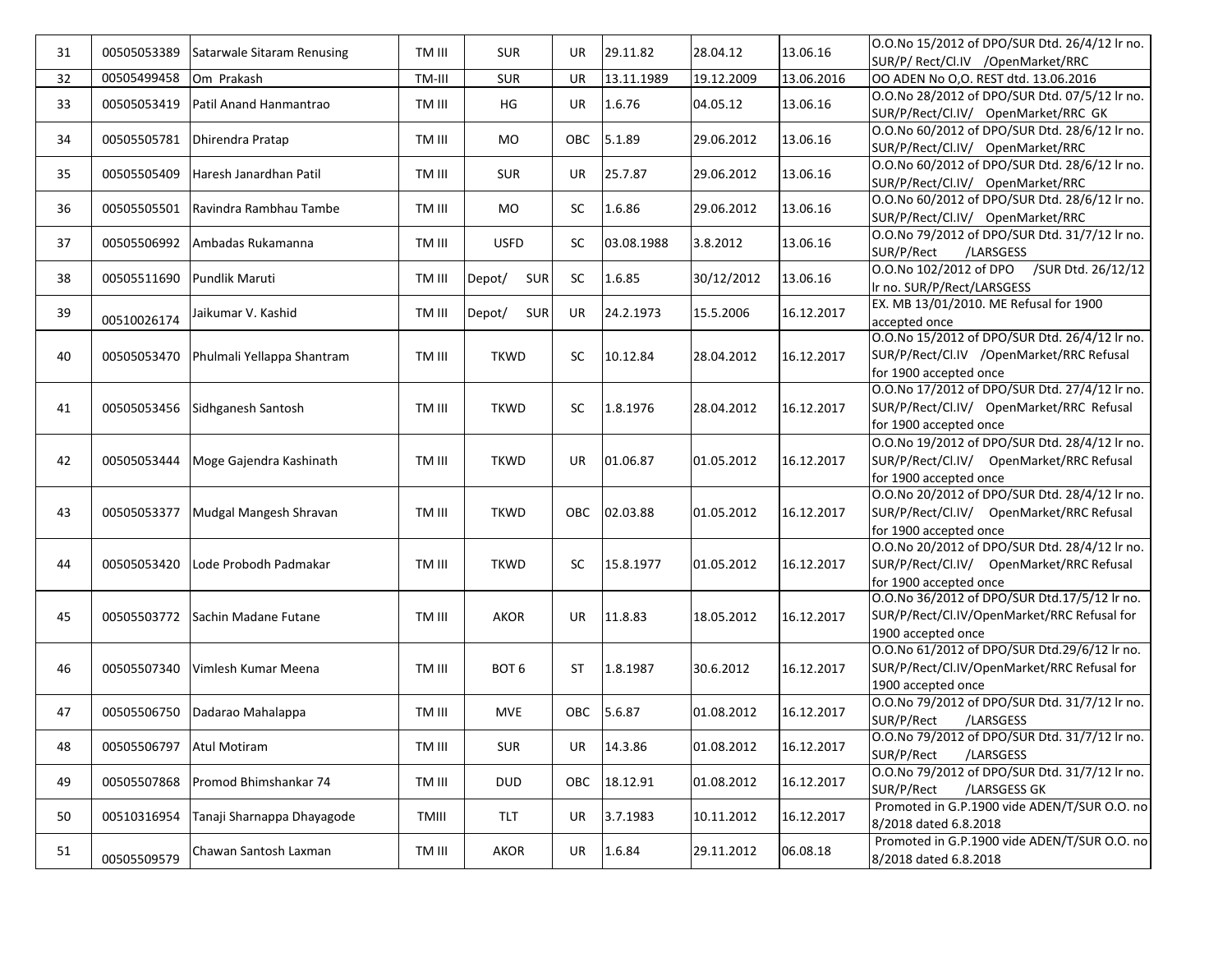| 52 | 00505510508            | Rathod Anil Shankar          | TM III | <b>TKWD</b>      | OBC        | 1.7.84       | 29.11.2012 | 06.08.18   | Promoted in G.P.1900 vide ADEN/T/SUR O.O. no |
|----|------------------------|------------------------------|--------|------------------|------------|--------------|------------|------------|----------------------------------------------|
|    |                        |                              |        |                  |            |              |            |            | 8/2018 dated 6.8.2018                        |
| 53 | 00505509877            | Apparao Pandrinath Waghmode  | TM III | <b>MVE</b>       | <b>OBC</b> | 19.6.86      | 29.11.2012 | 06.08.18   | Promoted in G.P.1900 vide ADEN/T/SUR O.O. no |
|    |                        |                              |        |                  |            |              |            |            | 8/2018 dated 6.8.2018                        |
| 54 | 00505510107            | Santosh Ambadas Kolker       | TM III | <b>TKWD</b>      | <b>OBC</b> | 27.9.81      | 29.11.2012 | 06.08.18   | Promoted in G.P.1900 vide ADEN/T/SUR O.O. no |
|    |                        |                              |        |                  |            |              |            |            | 8/2018 dated 6.8.2018                        |
| 55 | 00505509129            | Bansodae Srikrishna Limbanna | TM III | <b>TKWD</b>      | OBC        | 7.6.85       | 29.11.2012 | 06.08.18   | Promoted in G.P.1900 vide ADEN/T/SUR O.O. no |
|    |                        |                              |        |                  |            |              |            |            | 8/2018 dated 6.8.2018                        |
| 56 | 00505510491            | <b>Vikas Mahadev Rathod</b>  | TM-III | HG               | <b>OBC</b> | 11.01.89     | 29.11.2012 | 06.08.18   | Promoted in G.P.1900 vide ADEN/T/SUR O.O. no |
|    |                        |                              |        |                  |            |              |            |            | 8/2018 dated 6.8.2018                        |
|    | 00505509142            |                              |        |                  |            |              |            |            | Promoted in G.P.1900 vide ADEN/T/SUR O.O. no |
| 57 |                        | Sachin Yemannappa Gaikwad    | TM III | <b>SUR</b>       | <b>OBC</b> | 5.4.89       | 29.11.2012 | 06.08.18   | 8/2018 dated 6.8.2018                        |
|    |                        |                              |        |                  |            |              |            | 08.03.2019 | Promoted in G.P.1900 vide ADEN/T/SUR O.O. no |
| 58 | 00505510326            | Datta Hanmanta               | TM III | <b>MO</b>        | <b>UR</b>  | 10.6.93      | 30.12.2012 |            | 8/2021 dated 09/15/02/2021.                  |
|    |                        |                              |        |                  |            |              |            |            | Promoted in G.P.1900 vide ADEN/T/SUR O.O. no |
| 59 | 00505510338            | Satish Jagnath               | TM III | <b>SUR</b>       | OBC        | 16/5/1990    | 30.12.2012 | 08.03.2019 | 8/2021 dated 09/15/02/2021.                  |
|    |                        |                              |        |                  |            |              |            |            | Promoted in G.P.1900 vide ADEN/T/SUR O.O. no |
| 60 | 00505510399            | Sandeep Shankar Chavan       | TM III | <b>SUR</b>       | <b>UR</b>  | 06.03.1991   | 30.12.2012 | 08.03.2019 | 8/2021 dated 09/15/02/2021.                  |
|    |                        |                              |        |                  |            |              |            |            | Promoted in G.P.1900 vide ADEN/T/SUR O.O. no |
| 61 | 00505511770            | Umesh Annarao Powar          | TM III | <b>NGS</b>       | <b>UR</b>  | 1.6.1990     | 30.12.2012 | 08.03.2019 | 8/2021 dated 09/15/02/2021.                  |
|    |                        |                              |        |                  |            |              |            |            | Promoted in G.P.1900 vide ADEN/T/SUR O.O. no |
| 62 | 00505510375            | Popat Mahadev                | TM III | <b>SUR</b>       | <b>UR</b>  | 2.6.87       | 30.12.2012 | 08.03.2019 | 8/2021 dated 09/15/02/2021.                  |
|    |                        |                              |        |                  |            |              |            |            | Promoted in G.P.1900 vide ADEN/T/SUR O.O. no |
| 63 | 00505511689            | Tayappa Baliram              | TM III | <b>SUR</b>       | <b>UR</b>  | 27.8.1988    | 31.12.2012 | 08.03.2019 | 8/2021 dated 09/15/02/2021.                  |
|    |                        |                              |        |                  |            |              |            |            | Promoted in G.P.1900 vide ADEN/T/SUR O.O. no |
| 64 | 00505511641            | Sachin Madhukar Bansode      | TM III | Depot/SUR        | OBC        | 16.3.1993    | 31.12.2012 | 08.03.2019 | 8/2021 dated 09/15/02/2021.                  |
|    |                        |                              |        |                  |            |              |            |            | Promoted in G.P.1900 vide ADEN/T/SUR O.O. no |
| 65 | 00505511653            | Ramesh Pratap Chavan         | TM III | Depot/SUR        | SC         | 22/10/1990   | 31.12.2012 | 08.03.2019 | 8/2021 dated 09/15/02/2021.                  |
|    |                        |                              |        |                  |            |              |            |            | Promoted in G.P.1900 vide ADEN/T/SUR O.O. no |
| 66 | 00505511665            | Sudershan Suresh Kasba       | TM III | Depot/SUR        | SC         | 6.4.92       | 31.12.2012 | 08.03.2019 | 8/2021 dated 09/15/02/2021.                  |
|    |                        |                              |        |                  |            |              |            |            | Promoted in G.P.1900 vide ADEN/T/SUR O.O. no |
| 67 | 00505510363            | Nitin Narayan Chatke         | TM III | <b>PK</b>        | <b>UR</b>  | 26.10.82     | 31.12.2012 | 08.03.2019 | 8/2021 dated 09/15/02/2021.                  |
|    |                        |                              |        |                  |            |              |            |            | Promoted in G.P.1900 vide ADEN/T/SUR O.O. no |
| 68 | 00505511793            | <b>Bhutali Totappa</b>       | TM III | BOT <sub>6</sub> | <b>UR</b>  | 1.6.82       | 31.12.2012 | 08.03.2019 | 8/2021 dated 09/15/02/2021.                  |
|    |                        |                              |        |                  |            |              |            |            | Promoted in G.P.1900 vide ADEN/T/SUR O.O. no |
| 69 | 00505504820            | Kunal Shashikant             | TM III | <b>SUR</b>       | SC         | 2.5.82       | 27.06.2012 | 08.03.2019 | 8/2021 dated 09/15/02/2021.                  |
|    |                        |                              |        |                  |            |              |            |            | Promoted in G.P.1900 vide ADEN/T/SUR O.O. no |
| 70 | 00505512785 Arun Kumar |                              | TM III | <b>NGS</b>       | OBC        | 25.6.1980    | 16.03.2013 | 08.03.2019 | 8/2021 dated 09/15/02/2021.                  |
|    |                        |                              |        |                  |            |              |            |            | Promoted in G.P.1900 vide ADEN/T/SUR O.O. no |
| 71 | 00505512773            | Jadhav Gauresha Ambaji 74    | TM III | <b>DUD</b>       |            | OBC 2.2.1983 | 16.03.2013 | 08.03.2019 | 8/2021 dated 09/15/02/2021.                  |
|    |                        |                              |        |                  |            |              |            |            | Promoted in G.P.1900 vide ADEN/T/SUR O.O. no |
| 72 | 00505505100            | Nagnath Shankar              | TM III | <b>SUR</b>       | SC         | 12.9.87      | 21.06.2012 | 08.03.2019 | 8/2021 dated 09/15/02/2021.                  |
|    |                        |                              |        |                  |            |              |            |            | Promoted in G.P.1900 vide ADEN/T/SUR O.O. no |
| 73 | 00505512876            | Mallinath Shankar            | TM III | TLT              | SC         | 15.4.94      | 11.04.2013 | 08.03.2019 | 8/2021 dated 09/15/02/2021.                  |
|    |                        |                              |        |                  |            |              |            |            | Promoted in G.P.1900 vide ADEN/T/SUR O.O. no |
| 74 | 00505514605            | Manoj Sidram Tadkal          | TMIII  | <b>AKOR</b>      | <b>UR</b>  | 01.01.1995   | 23.06.2013 | 08.03.2019 | 8/2021 dated 09/15/02/2021.                  |
|    |                        |                              |        |                  |            |              |            |            | Promoted in G.P.1900 vide ADEN/T/SUR O.O. no |
| 75 | 00505504818            | Adnyan Marutil               | TM III | <b>BLQ</b>       | SC         | 02.7.1980    | 26.06.2012 | 08.03.2019 | 8/2021 dated 09/15/02/2021.                  |
|    |                        |                              |        |                  |            |              |            |            |                                              |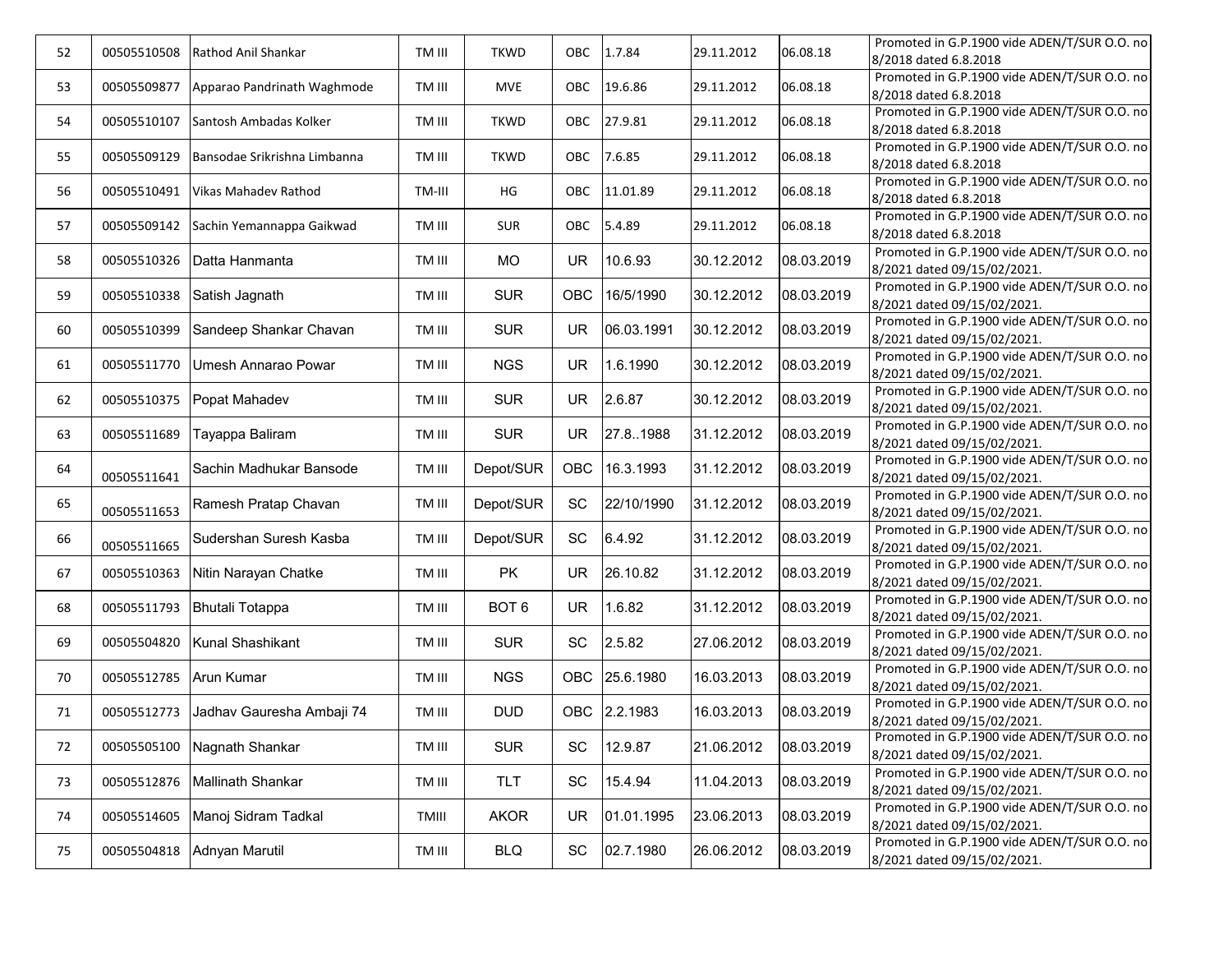| 76 | 00505513560 | Shankar Kisan Kokare        | TM III | <b>SUR</b>       | <b>OBC</b> | 10.7.1992    | 01.07.2013 | 08.03.2019 | Promoted in G.P.1900 vide ADEN/T/SUR O.O. no<br>8/2021 dated 09/15/02/2021. |
|----|-------------|-----------------------------|--------|------------------|------------|--------------|------------|------------|-----------------------------------------------------------------------------|
| 77 |             | Sidram Rajendra             | TM III | BOT7             | <b>UR</b>  | 1.6.91       | 01.07.2013 | 08.03.2019 | Promoted in G.P.1900 vide ADEN/T/SUR O.O. no                                |
|    | 00505514940 |                             |        |                  |            |              |            |            | 8/2021 dated 09/15/02/2021.                                                 |
| 78 | 00505515105 | <b>Ismail Sayyed</b>        | TM III | <b>DUD</b>       | <b>UR</b>  | 1.6.86       | 01.07.2013 | 08.03.2019 | Promoted in G.P.1900 vide ADEN/T/SUR O.O. no                                |
|    |             |                             |        |                  |            |              |            |            | 8/2021 dated 09/15/02/2021.                                                 |
| 79 |             | Vikas Babu Shinde           | TM III | <b>DRMWSUR</b>   | OBC        | 09.07.1987   | 01.07.2013 | 08.03.2019 | Promoted in G.P.1900 vide ADEN/T/SUR O.O. no                                |
|    | 00505513042 |                             |        |                  |            |              |            |            | 8/2021 dated 09/15/02/2021.                                                 |
| 80 | 00505515324 | Galve Sachin Vasant         | TM III | <b>TKWD</b>      | <b>UR</b>  | 15.10.90     | 06.07.2013 | 08.03.2019 | Promoted in G.P.1900 vide ADEN/T/SUR O.O. no                                |
|    |             |                             |        |                  |            |              |            |            | 8/2021 dated 09/15/02/2021.<br>Promoted in G.P.1900 vide ADEN/T/SUR O.O. no |
| 81 | 00505514678 | Vinayak Kisan Pawar         | TM III | <b>BLQ</b>       | <b>UR</b>  | 08.02.89     | 07.07.2013 | 08.03.2019 | 8/2021 dated 09/15/02/2021.                                                 |
|    |             |                             |        |                  |            |              |            |            | Promoted in G.P.1900 vide ADEN/T/SUR O.O. no                                |
| 82 | 00505514680 | Salunke Sachin Laxman       | TM III | Depot/ SUR       | <b>OBC</b> | 11.4.84      | 07.07.2013 | 08.03.2019 | 8/2018 dated 6.8.2018                                                       |
|    |             |                             |        |                  |            |              |            |            | Promoted in G.P.1900 vide ADEN/T/SUR O.O. no                                |
| 83 | 00505514654 | Vilas Ramchandra Pawar      | TM III | <b>BLQ</b>       | UR         | 12.07.89     | 07.07.2013 | 08.03.2019 | 8/2021 dated 09/15/02/2021.                                                 |
|    |             |                             |        |                  |            |              |            |            | Promoted in G.P.1900 vide ADEN/T/SUR O.O. no                                |
| 84 | 00505514927 | Naiku Vivek Khandu          | TM III | <b>BLQ</b>       | OBC        | 22.02.85     | 07.07.2013 | 08.03.2019 | 8/2021 dated 09/15/02/2021.                                                 |
|    |             |                             |        |                  |            |              |            |            | Promoted in G.P.1900 vide ADEN/T/SUR O.O. no                                |
| 85 | 00505515981 | Rahul Vithal Dodtale        | TM III | HG <sub>2</sub>  | <b>UR</b>  | 16.06.91     | 09.07.2013 | 08.03.2019 | 8/2021 dated 09/15/02/2021.                                                 |
| 86 | 00505513819 | Vijay Ankush Jadhav         | TM III | <b>MVE</b>       | SC         | 15.8.80      | 09.07.2013 | 08.03.2019 | Promoted in G.P.1900 vide ADEN/T/SUR O.O. no                                |
|    |             |                             |        |                  |            |              |            |            | 8/2021 dated 09/15/02/2021.                                                 |
| 87 | 00505514745 | Santosh Pandurang Rangunde  | TM III | <b>TKWD</b>      | SC         | 14.01.89     | 11.07.2013 | 08.03.2019 | Promoted in G.P.1900 vide ADEN/T/SUR O.O. no                                |
|    |             |                             |        |                  |            |              |            |            | 8/2021 dated 09/15/02/2021.                                                 |
| 88 | 00505514782 | Mohasin Chand Patel         | TM III | <b>BLQ</b>       | <b>UR</b>  | 05.12.88     | 11.07.2013 | 08.03.2019 | Promoted in G.P.1900 vide ADEN/T/SUR O.O. no                                |
|    |             |                             |        |                  |            |              |            |            | 8/2021 dated 09/15/02/2021.                                                 |
| 89 | 00505514915 | Babaladar Shivputra Lalappa | TM III | BOT <sub>7</sub> | SC         | 5.6.1988     | 11.07.2013 | 08.03.2019 | Promoted in G.P.1900 vide ADEN/T/SUR O.O. no                                |
|    |             |                             |        |                  |            |              |            |            | 8/2021 dated 09/15/02/2021.                                                 |
| 90 | 00505514496 | Kamble Parmashwar Apparao   | TM III | PK               | SC         | 2.6.86       | 11.07.2013 | 08.03.2019 | Promoted in G.P.1900 vide ADEN/T/SUR O.O. no<br>8/2021 dated 09/15/02/2021. |
|    |             |                             |        |                  |            |              |            |            | Promoted in G.P.1900 vide ADEN/T/SUR O.O. no                                |
| 91 | 00505514691 | Mhetre Maruti Sidram        | TM III | HG <sub>1</sub>  | SC         | 9.8.90       | 11.07.2013 | 08.03.2019 | 8/2021 dated 09/15/02/2021.                                                 |
|    |             |                             |        |                  |            |              |            |            | Promoted in G.P.1900 vide ADEN/T/SUR O.O. no                                |
| 92 | 00505514757 | Choughule Sambaji Gudu      | TM III | <b>AKOR</b>      | SC         | 11.06.89     | 11.07.2013 | 08.03.2019 | 8/2021 dated 09/15/02/2021.                                                 |
| 93 |             | Nilkanteshwar Nagnath       |        |                  | SC         |              |            | 08.03.2019 | Promoted in G.P.1900 vide ADEN/T/SUR O.O. no                                |
|    | 00505513601 |                             | TM III | <b>BLQ</b>       |            | 7.7.89       | 11.07.2013 |            | 8/2021 dated 09/15/02/2021.                                                 |
| 94 | 00505515312 | Javed Paigamber Mulani      | TM III | <b>MVE</b>       | OBC        | 12.9.88      | 12.07.2013 | 08.03.2019 | Promoted in G.P.1900 vide ADEN/T/SUR O.O. no                                |
|    |             |                             |        |                  |            |              |            |            | 8/2021 dated 09/15/02/2021.                                                 |
| 95 | 00505513856 | Anil Hirachand Pawar        | TM III | <b>BLQ</b>       | OBC        | 1.1.87       | 12.07.2013 | 08.03.2019 | Promoted in G.P.1900 vide ADEN/T/SUR O.O. no                                |
|    |             |                             |        |                  |            |              |            |            | 8/2021 dated 09/15/02/2021.                                                 |
| 96 | 00511036734 | <b>Bharat Arjun Sontake</b> | TMIII  | <b>TLT</b>       |            | OBC 7.3.1984 | 13.07.2013 | 08.03.2019 | Promoted in G.P.1900 vide ADEN/T/SUR O.O. no                                |
|    |             |                             |        |                  |            |              |            |            | 8/2021 dated 09/15/02/2021.                                                 |
| 97 | 00505514710 | Jadhav Pandit Jayram        | TM III | HG <sub>1</sub>  | OBC        | 12.12.85     | 14.07.2013 | 08.03.2019 | Promoted in G.P.1900 vide ADEN/T/SUR O.O. no                                |
|    |             |                             |        |                  |            |              |            |            | 8/2021 dated 09/15/02/2021.<br>Promoted in G.P.1900 vide ADEN/T/SUR O.O. no |
| 98 | 00505514629 | Somling Bileni Narure       | TM-IV  | HG <sub>1</sub>  | OBC        | 10.4.1990    | 14.07.2013 | 08.03.2019 | 8/2021 dated 09/15/02/2021.                                                 |
|    |             |                             |        |                  |            |              |            |            | Promoted in G.P.1900 vide ADEN/T/SUR O.O. no                                |
| 99 | 00505513558 | Bhimshankar Kashinath Mali  | TM III | <b>BLQ</b>       |            | OBC 23.8.87  | 15.07.2013 | 08.03.2019 | 8/2021 dated 09/15/02/2021.                                                 |
|    |             |                             |        |                  |            |              |            |            |                                                                             |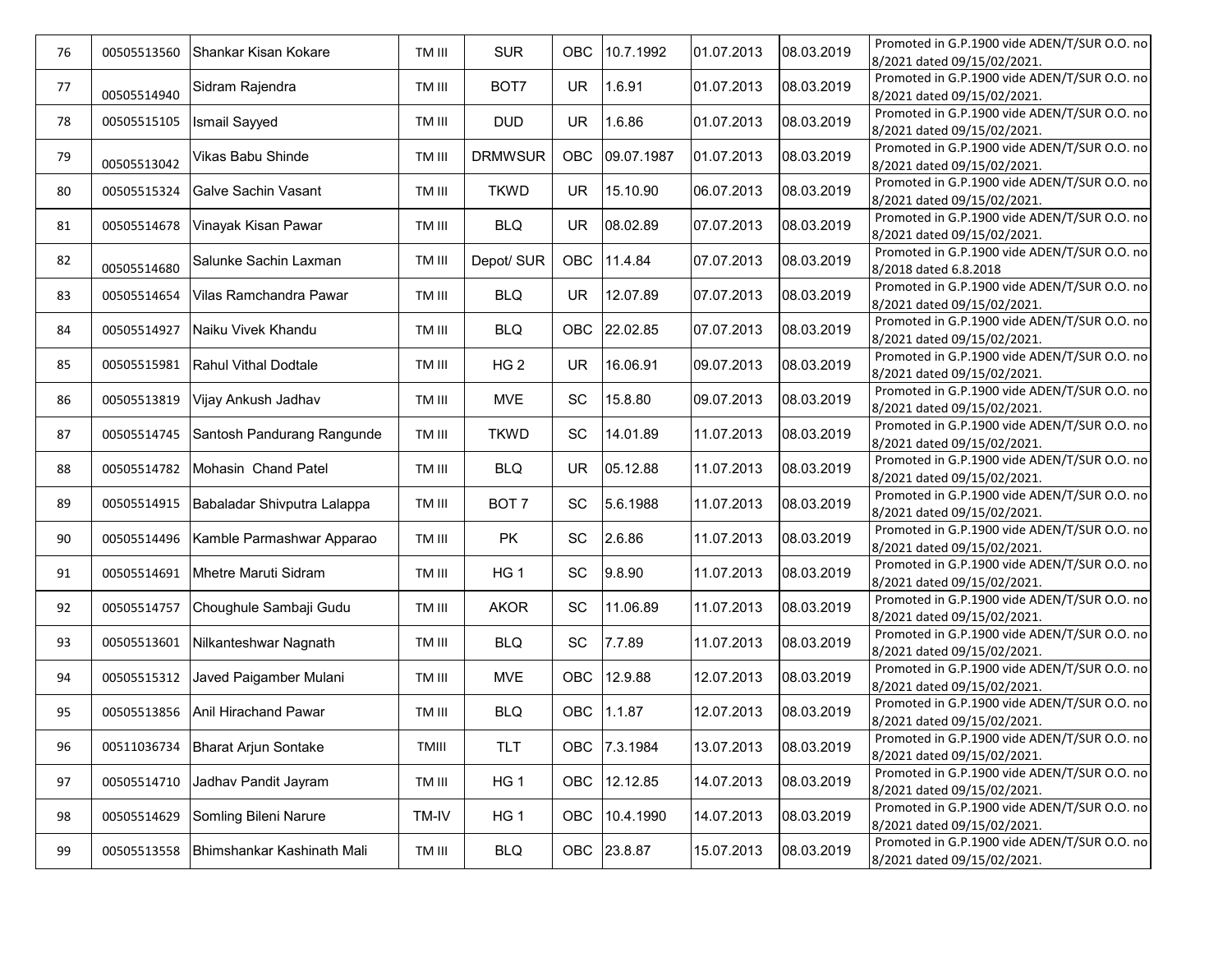| 100 |             | 00505515993 Bansode Sidram Daulat | TM III | <b>AKOR</b> | SC         | 11.6.1982    | 16.08.2013 | 08.03.2019 | Promoted in G.P.1900 vide ADEN/T/SUR O.O. no                                |
|-----|-------------|-----------------------------------|--------|-------------|------------|--------------|------------|------------|-----------------------------------------------------------------------------|
|     |             |                                   |        |             |            |              |            |            | 8/2021 dated 09/15/02/2021.                                                 |
| 101 | 00511040592 | Pravin Baban Karche               | TM III | <b>BLQ</b>  | <b>UR</b>  | 01.12.1985   | 05.09.2013 | 08.03.2019 | Promoted in G.P.1900 vide ADEN/T/SUR O.O. no<br>8/2021 dated 09/15/02/2021. |
|     |             |                                   |        |             |            |              |            |            | Promoted in G.P.1900 vide ADEN/T/SUR O.O. no                                |
| 102 | 00505516225 | Gaikwad Anand Sunil               | TM III | <b>BLQ</b>  | <b>OBC</b> | 21.10.1986   | 19.10.2013 | 08.03.2019 | 8/2021 dated 09/15/02/2021.                                                 |
|     |             |                                   |        |             |            |              |            |            | Promoted in G.P.1900 vide ADEN/T/SUR O.O. no                                |
| 103 | 00505516249 | Kale Sambaji                      | TM III | <b>AKOR</b> | SC         | 1.6.1986     | 19.10.2013 | 08.03.2019 | 8/2021 dated 09/15/02/2021.                                                 |
| 104 | 00505516160 | Dhudhal Permeshwar R              | TM III | PK          | OBC        | 28.11.1977   | 18.10.2013 | 08.03.2019 | Promoted in G.P.1900 vide ADEN/T/SUR O.O. no                                |
|     |             |                                   |        |             |            |              |            |            | 8/2021 dated 09/15/02/2021.                                                 |
| 105 | 00505516237 | Kasar Kavita Baban                | TM III | <b>SUR</b>  | <b>OBC</b> | 3.4.1982     | 18.10.2013 | 08.03.2019 | Promoted in G.P.1900 vide ADEN/T/SUR O.O. no                                |
|     |             |                                   |        |             |            |              |            |            | 8/2021 dated 09/15/02/2021.                                                 |
| 106 | 00505516572 | Satyawan Subash Khandekar         | TM III | <b>MO</b>   | OBC.       | 22.5.1989    | 01.01.2014 | 08.03.2019 | Promoted in G.P.1900 vide ADEN/T/SUR O.O. no                                |
|     |             |                                   |        |             |            |              |            |            | 8/2021 dated 09/15/02/2021.<br>Promoted in G.P.1900 vide ADEN/T/SUR O.O. no |
| 107 | 00505516420 | Laxman Doulappa Sutar             | TM III | AKOR        | UR.        | 9.6.1988     | 07.10.2013 | 08.03.2019 | 8/2021 dated 09/15/02/2021.                                                 |
|     |             |                                   |        |             |            |              |            |            | Promoted in G.P.1900 vide ADEN/T/SUR O.O. no                                |
| 108 | 00505505197 | Sunil Gopal Waghmare              | TM III | PK          |            | OBC 5.7.1987 | 20.06.2012 | 08.03.2019 | 8/2021 dated 09/15/02/2021.                                                 |
|     |             |                                   |        |             |            |              |            |            | Promoted in G.P.1900 vide ADEN/T/SUR O.O. no                                |
| 109 | 00505516444 | Salim Rashid Dastgir              | TM III | TLT         | <b>UR</b>  | 16.9.1987    | 14.12.2013 | 08.03.2019 | 8/2021 dated 09/15/02/2021.                                                 |
|     |             | Krishna Tele                      |        | <b>AKOR</b> | <b>UR</b>  | 3.11.1986    | 14.12.2013 | 08.03.2019 | Promoted in G.P.1900 vide ADEN/T/SUR O.O. no                                |
| 110 | 00505516407 |                                   | TM III |             |            |              |            |            | 8/2021 dated 09/15/02/2021.                                                 |
| 111 | 00505516584 | Satish Kumar Ashok                | TM III | <b>TKWD</b> | <b>UR</b>  | 4.12.1987    | 01.01.2014 | 08.03.2019 | Promoted in G.P.1900 vide ADEN/T/SUR O.O. no                                |
|     |             |                                   |        |             |            |              |            |            | 8/2021 dated 09/15/02/2021.                                                 |
| 112 | 00505516493 | Vishwanath Jalindhar              | TM III | <b>NGS</b>  | <b>UR</b>  | 15.5.1990    | 01.01.2014 | 08.03.2019 | Promoted in G.P.1900 vide ADEN/T/SUR O.O. no                                |
|     |             |                                   |        |             |            |              |            |            | 8/2021 dated 09/15/02/2021.                                                 |
| 113 | 00505516419 | Sayyed Gani Shaikh                | TM III | <b>DUD</b>  | <b>UR</b>  | 3.1.1992     | 01.01.2014 | 08.03.2019 | Promoted in G.P.1900 vide ADEN/T/SUR O.O. no                                |
|     |             |                                   |        | USFD under  |            |              |            |            | 8/2021 dated 09/15/02/2021.<br>Promoted in G.P.1900 vide ADEN/T/SUR O.O. no |
| 114 | 00505516742 | Madan Maruti Nagtilak             | TM III | PWI/SUR     | <b>UR</b>  | 20.8.1990    | 01.01.2014 | 08.03.2019 | 8/2021 dated 09/15/02/2021.                                                 |
|     |             |                                   |        |             |            |              |            |            | Promoted in G.P.1900 vide ADEN/T/SUR O.O. no                                |
| 115 | 00505516456 | Tanaji Bharat Vayahare            | TM III | <b>MVE</b>  | <b>UR</b>  | 1.6.1988     | 07.01.2014 | 08.03.2019 | 8/2021 dated 09/15/02/2021.                                                 |
| 116 | 00510325335 | Dashrath Kharate                  | TM III | PK          | OBC        | 1.6.1986     | 21.01.2014 | 08.03.2019 | Promoted in G.P.1900 vide ADEN/T/SUR O.O. no                                |
|     |             |                                   |        |             |            |              |            |            | 8/2021 dated 09/15/02/2021.                                                 |
| 117 | 00505516699 | Smt. Chalvadi Suvrna              | TM III | <b>SUR</b>  | SC         | 3.12.1986    | 24.01.2014 | 08.03.2019 | Promoted in G.P.1900 vide ADEN/T/SUR O.O. no                                |
|     |             |                                   |        |             |            |              |            |            | 8/2021 dated 09/15/02/2021.                                                 |
| 118 | 00505516705 | Jyotiba Pandurang Fadtare         | TMIII  | <b>TKWD</b> | <b>UR</b>  | 1.2.1984     | 01.02.2014 | 08.03.2019 | Promoted in G.P.1900 vide ADEN/T/SUR O.O. no                                |
|     |             |                                   |        |             |            |              |            |            | 8/2021 dated 09/15/02/2021.<br>Promoted in G.P.1900 vide ADEN/T/SUR O.O. no |
| 119 | 00505517205 | Satheesh Kumar                    | TM III | <b>SUR</b>  | SC         | 15.04.94     | 19.02.2014 | 08.03.2019 | 8/2021 dated 09/15/02/2021.                                                 |
|     |             |                                   |        |             |            |              |            |            | Promoted in G.P.1900 vide ADEN/T/SUR O.O. no                                |
| 120 | 00505517898 | Santosh Somanath Gore             | TM III | <b>SUR</b>  |            | OBC 1.8.1994 | 19.07.2014 | 08.03.2019 | 8/2021 dated 09/15/02/2021.                                                 |
|     |             |                                   |        |             |            |              |            |            | Promoted in G.P.1900 vide ADEN/T/SUR O.O. no                                |
| 121 |             | 00505517722 Amol Sidram Kamble    | TM III | PK          | SC         | 6.11.1991    | 19.07.2014 | 08.03.2019 | 8/2021 dated 09/15/02/2021.                                                 |
| 122 | 00505517930 | Aditya Sukheo Baburao             | TM III | <b>AKOR</b> | OBC        | 16.10.1989   | 19.07.2014 | 08.03.2019 | Promoted in G.P.1900 vide ADEN/T/SUR O.O. no                                |
|     |             |                                   |        |             |            |              |            |            | 8/2021 dated 09/15/02/2021.                                                 |
| 123 | 00505517941 | Amog Sidha Dariappa               | TM III | <b>TKWD</b> | OBC        | 5.6.1993     | 19.07.2014 | 08.03.2019 | Promoted in G.P.1900 vide ADEN/T/SUR O.O. no                                |
|     |             |                                   |        |             |            |              |            |            | 8/2021 dated 09/15/02/2021.                                                 |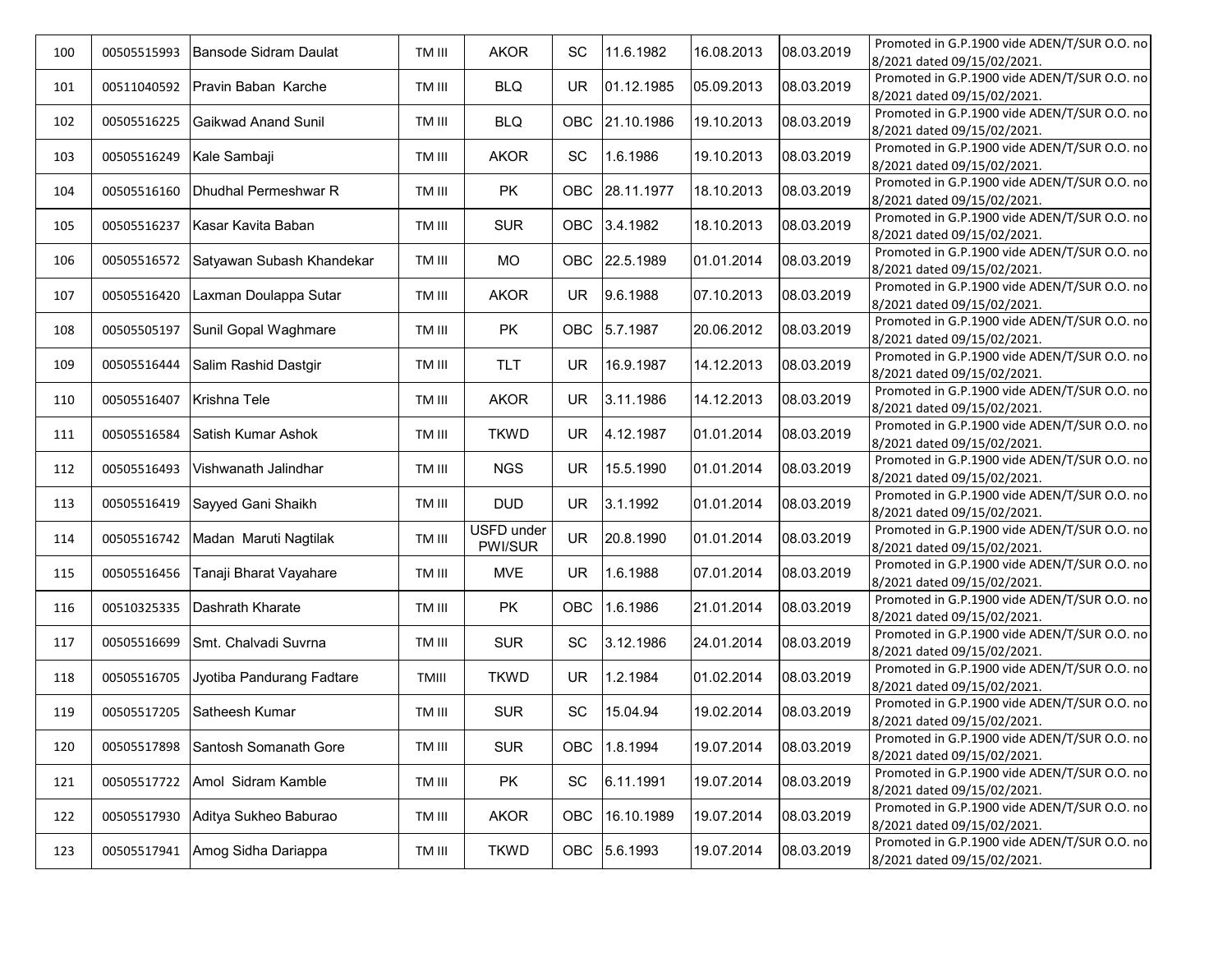| 124 | 50813881547 | Salim Iquabal Tamboli          | TM III | <b>AKOR</b>      | <b>UR</b>  | 01.06.1987   | 02.08.2014 | 08.03.2019 | Promoted in G.P.1900 vide ADEN/T/SUR O.O. no<br>8/2021 dated 09/15/02/2021.                                                                                 |
|-----|-------------|--------------------------------|--------|------------------|------------|--------------|------------|------------|-------------------------------------------------------------------------------------------------------------------------------------------------------------|
| 125 | 00505517783 | Ashabee Khader                 | TM III | <b>SUR</b>       | <b>UR</b>  | 2.2.1970     | 26.08.2014 | 08.03.2019 | Promoted in G.P.1900 vide ADEN/T/SUR O.O. no<br>8/2021 dated 09/15/02/2021.                                                                                 |
| 126 | 00505517904 | Smt. Suman Manik Kale          | TM III | <b>SUR</b>       | <b>UR</b>  | 14.9.1966    | 26.08.2014 | 08.03.2019 | Promoted in G.P.1900 vide ADEN/T/SUR O.O. no<br>8/2021 dated 09/15/02/2021.                                                                                 |
| 127 | 00505518465 | Lokhande Dattatray Somling     | TM III | <b>BLQ</b>       | <b>OBC</b> | 11.11.1988   | 04.12.2014 | 08.03.2019 | Promoted in G.P.1900 vide ADEN/T/SUR O.O. no<br>8/2021 dated 09/15/02/2021.                                                                                 |
| 128 | 00505518416 | Lambture Madan Uttam           | TM III | <b>BLQ</b>       | SC         | 26.1.1989    | 04.12.2014 | 08.03.2019 | Promoted in G.P.1900 vide ADEN/T/SUR O.O. no<br>8/2021 dated 09/15/02/2021.                                                                                 |
| 129 | 00505518489 | <b>Pratmesh Mahindra</b>       | TM III | <b>PK</b>        | SC         | 17.7.1984    | 04.12.2014 | 08.03.2019 | Promoted in G.P.1900 vide ADEN/T/SUR O.O. no<br>8/2021 dated 09/15/02/2021.                                                                                 |
| 130 | 00505518453 | Laxman Mashalkhab              | TM III | <b>PK</b>        | SC         | 1.6.1986     | 04.12.2014 | 08.03.2019 | Promoted in G.P.1900 vide ADEN/T/SUR O.O. no<br>8/2021 dated 09/15/02/2021.                                                                                 |
| 131 | 00505519202 | Nabilal Abasali                | TM III | <b>TLT</b>       |            | OBC 4.2.1980 | 04.12.2014 | 08.03.2019 | Promoted in G.P.1900 vide ADEN/T/SUR O.O. no<br>8/2021 dated 09/15/02/2021.                                                                                 |
| 132 |             | 00505518404 Raju Shankar Singh | TM III | <b>BLQ</b>       | OBC        | 17.1.1985    | 04.12.2014 | 08.03.2019 | Promoted in G.P.1900 vide ADEN/T/SUR O.O. no<br>8/2021 dated 09/15/02/2021.                                                                                 |
| 133 | 00505518908 | Iranna Laxman                  | TM III | <b>AKOR</b>      | UR         | 1.6.1991     | 05.12.2014 | 08.03.2019 | Promoted in G.P.1900 vide ADEN/T/SUR O.O. no<br>8/2021 dated 09/15/02/2021.                                                                                 |
| 134 | 00505518428 | Rameshwari N Bhinge            | TM III | <b>SUR</b>       | <b>UR</b>  | 17.2.1991    | 05.12.2014 | 08.03.2019 | -do                                                                                                                                                         |
| 135 | 00505519573 | Krishna Shivaji Pandhare       | TMIII  | <b>NGS</b>       | OBC        | 01.06.1992   | 27.01.2015 | 08.03.2019 | -do                                                                                                                                                         |
| 136 | 00505509180 | Byelle Prakash Arun            | TM-III | TLT              | OBC        | 04.07.1988   | 01.12.2012 | 08.03.2019 | -do                                                                                                                                                         |
| 137 | 00505510120 | Rathod Ashok Raju              | TM III | <b>AKOR</b>      | OBC        | 01.01.1987   | 01.12.2012 | 08.03.2019 | -do                                                                                                                                                         |
| 138 | 00505508952 | Wagmode Uttareshwar Laxman     | TM III | MO               | OBC        | 07.10.1981   | 01.12.2012 | 08.03.2019 | -do                                                                                                                                                         |
| 139 | 00505509415 | Yasur Harun Tamboli            | TM III | <b>BLQ</b>       | OBC        | 28.01.1987   | 01.12.2012 | 08.03.2019 | -do                                                                                                                                                         |
| 140 | 00505509191 | Shivshankar Ramana Koli        | TMIII  | <b>TLT</b>       | <b>OBC</b> | 01.06.1986   | 29.11.2012 | 01.04.2019 | Promoted in G.P.1900 vide ADEN/T/SUR O.O. no<br>3/2019 dated 16/06.2019.                                                                                    |
| 141 | 00505509166 | Chougule Nagnath Tamanna       | TMIII  | <b>TLT</b>       | SC         | 03.04.1989   | 01.12.2012 | 01.04.2019 | Promoted in G.P.1900 vide ADEN/T/SUR O.O. no<br>3/2019 dated 16/06.2019.                                                                                    |
| 142 | 00505510119 | Birajdar Laximakant C.         | TM-III | HG               | <b>UR</b>  | 22.08.1986   | 01.12.2012 | 01.06.2019 | Promoted in G.P.1900 vide ADEN/T/SUR O.O. no<br>3/2019 dated 16/06.2019.                                                                                    |
| 143 | 00505512177 | Bhimsa Baboo Vankare           | TM III | <b>AKOR</b>      | OBC        | 01.06.1989   | 30.12.2012 | 17.6.2019  | Promoted in G.P.1900 vide ADEN/T/SUR O.O. no<br>3/2019 dated 16/06.2019.                                                                                    |
| 144 | 00505509178 | Rathod Sanjay Dondiba          | TMIII  | SUR              | OBC        | 26.05.1987   | 04.12.2012 | 17.06.2019 | -do                                                                                                                                                         |
| 145 | 00505509907 | Sachin Shivaji Navgire         | TM III | SUR              | UR         | 13.01.1986   | 10.12.2012 | 17.06.2019 | -do                                                                                                                                                         |
| 146 | 00505512189 | Gurusidha Ambadas              | TM III | BOT <sub>7</sub> | OBC        | 05.06.1989   | 30.12.2012 | 17.06.2019 | -do                                                                                                                                                         |
| 147 | 00505511781 | Vithal Kashappa                | TM III | BOT <sub>6</sub> | OBC        | 03.04.1983   | 30.12.2012 | 17.06.2019 | -do                                                                                                                                                         |
| 148 | 00505511380 | Shailesh Shrikant              | TM III | MO               | OBC        | 27.04.1991   | 30.12.2012 | 17.06.2019 | -do                                                                                                                                                         |
| 149 | 00505510314 | Nitin Bharat                   | TM III | <b>MVE</b>       | <b>UR</b>  | 22.08.1990   | 30.12.2012 | 17.06.2019 | -do                                                                                                                                                         |
| 150 |             | Babu pandurang                 | TM III | SUR/IOW          | <b>SC</b>  | 29.09.1989   | 25.03.2011 | 17.06.2019 | Promoted in GP 1900 vide OO No 3/2019 dtd.<br>17.06.2019 watchmen under IOW SUR.                                                                            |
| 151 | 00505509403 | Gaikwad Dasharth Dnyandev      | TM III | <b>SUR</b>       | OBC        | 01.06.1984   | 01.12.2012 | 17.06.2019 | -do                                                                                                                                                         |
| 152 | 00505503668 | Ravi Kiran Tanaji Patil        | TM III | MO               | UR         | 31.05.1981   | 02.05.2012 | 26.10.2019 | Reported to SUR Sub Divn on 26.10.2019 on own<br>request as per DRM (W) corriendium for O.O. No<br>5/2019 under letter No U/W/1111/CL-IV dtd<br>10.10.2019. |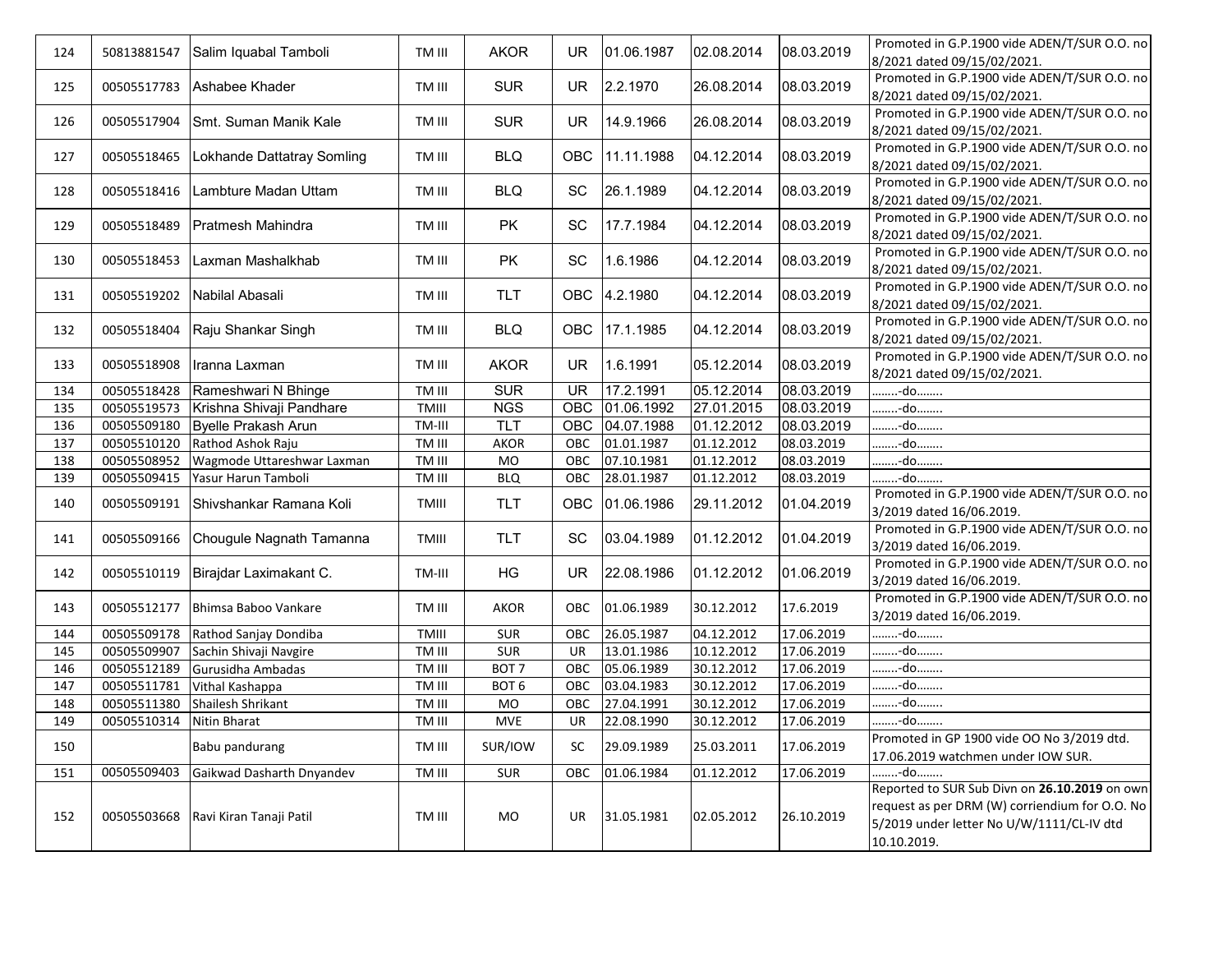|                |                        | Seniority list of TM/IV GP 1800 Level -1 | SS-198, MOR-169 Vac-29 |                |           |            |            |            |                                                                                            |
|----------------|------------------------|------------------------------------------|------------------------|----------------|-----------|------------|------------|------------|--------------------------------------------------------------------------------------------|
| Sr. No         | PF NO.                 | Name of employee                         | Desig.                 | <b>Station</b> | Caste     | <b>DOB</b> | <b>DOA</b> | <b>DOP</b> | Remark                                                                                     |
| $\mathbf{1}$   | 00505511800            | Bombalewale Suryabhan Banshi             | <b>TKWD</b>            | TM IV          | OBC       | 08.02.84   | 04.02.2013 | 04.02.2013 | /SUR Dtd. 28/1/13 lr<br>O.O.No 5/13 of DPO<br>no. SUR/P/Rect/OpenMarket/<br><b>RRC</b>     |
| $\overline{2}$ | 00513858999            | Yeshwant Kamble                          | $HG-2$                 | TM-IV          | SC        | 01.06.1986 | 01.07.2013 | 01.07.2013 | O.O.No 45/2014 of DPO /SUR<br>Dtd.07.10.2014 Ir no.<br>SUR/P/RMT/KPB/EXBCT dtd. 8.10.14    |
| 3              | 00513860379            | Chandrakant Tukaram Menase               | <b>TLT</b>             | TM IV          | SC        | 1.6.1983   | 05.07.2013 | 05.07.2013 | O.O.30/2015 SUR.P.Engg/IRMT/HM dtd.<br>22.5.15 ex surat 22.5.15                            |
| 4              | 00505515099            | <b>Patrut Neelkant</b>                   | <b>TKWD</b>            | TM IV          | OBC       | 13.09.82   | 07.07.2013 | 07.07.2013 | O.O.31/2013 of DRM (P) SUR Dtd. 5.7.13<br>no. SUR/P/Rect/CL. IV/PB1 RRC                    |
| 5              | 00505515970            | Adad Ashok Ganpati                       | <b>TKWD</b>            | TM IV          | SC        | 04.06.81   | 07.07.2013 | 07.07.2013 | O.O.31/2013 of DRM (P) SUR Dtd. 5.7.13<br>no. SUR/P/Rect/CL. IV/PB1 RRC                    |
| 6              | 00505512177            | Sutar Babu Bhimsha                       | <b>NGS</b>             | TM IV          | SC        | 1.6.89     | 07.07.2013 | 07.07.2013 | O.O.31/2013 of DRM (P) SUR Dtd. 5.7.13<br>no. SUR/P/Rect/CL. IV/PB1 RRC                    |
| $\overline{7}$ | 00505514745            | Santosh Pandurang Rangunde               | <b>TKWD</b>            | TM IV          | SC        | 14.01.89   | 11.07.2013 | 11.07.2013 | O.O.31/2013 of DRM (P) SUR Dtd. 5.7.13<br>no. SUR/P/Rect/CL. IV/PB1 RRC                    |
| 8              | 00505514939            | Basaragi Rajkumar Laxman                 | <b>TLT</b>             | TM IV          | SC        | 03.05.88   | 11.07.2013 | 11.07.2013 | O.O.31/2013 of DRM (P) SUR Dtd. 5.7.13<br>no. SUR/P/Rect/CL. IV/PB1 RRC                    |
| 9              | 00505514629            | Somling Bileni Narure                    | HG <sub>1</sub>        | TM IV          | OBC       | 10.4.1990  | 14.07.2013 | 14.07.2013 | O.O.32/2013 of DRM (P) SUR Dtd. 11.7.13<br>no. SUR/P/Rect/CL. IV/PB1 RRC                   |
| 10             | 00505513649            | Dinesh Shivoyogi Birajdar                | <b>TKWD</b>            | TM IV          | OBC       | 12.11.86   | 15.07.2013 | 15.07.2013 | O.O.32/2013 of DRM (P) SUR Dtd. 11.7.13<br>no. SUR/P/Rect/CL. IV/PB1 RRC                   |
| 11             | 00505515865            | Girgaonkar Khutbuddin Kasimso            | HG <sub>1</sub>        | TM IV          | OBC       | 20.10.89   | 21.08.2013 | 21.08.2013 | O.O.32/2013 of DRM (P) SUR Dtd. 11.7.13<br>no. SUR/P/Rect/CL. IV/PB1 RRC                   |
| 12             | 00512F18931            | Aygole Nitin Vithal                      | <b>TLT</b>             | TM IV          | SC        | 4.11.84    | 08.02.2012 | 08.02.2012 | O.O.51/2013 of DRM (P) SUR dtd. 25.7.13<br>no. SUR/P/Engg/Trf/Cl.IV (ME) Ex TVC<br>6.09.13 |
| 13             | 00505516780            | Setshandi Md. Jeharuddin                 | HG <sub>1</sub>        | TM IV          | <b>UR</b> | 20.4.1988  | 07.01.2014 | 07.01.2014 | O.O.3/2014 of DRM (P) SUR dtd. 3.1.14 no.<br>SUR/P/Rect/Cl.IV/PBI/RRC                      |
| 14             | 00505519160            | Mane Mahesh Raosaheb                     | HG <sub>1</sub>        | TM IV          | <b>UR</b> | 9.12.1992  | 04.12.2014 | 04.12.2014 | O.O.50/2014 of DRM (P) SUR dtd. 2.12.14<br>no. SUR/P/Rect/CL.IV /RBI/RRC                   |
| 15             | 00505518830            | Sheshgiri Yogesh                         | HG <sub>1</sub>        | TM IV          | <b>UR</b> | 6.1.1987   | 04.12.2014 | 04.12.2014 | O.O.50/2014 of DRM (P) SUR dtd. 2.12.14<br>no. SUR/P/Rect/CL.IV/ RBI/RRC                   |
| 16             | 00505518842            | Malgunde Shankar                         | HG 1                   | TM IV          | <b>UR</b> | 11.12.1988 | 04.12.2014 | 04.12.2014 | O.O.50/2014 of DRM (P) SUR dtd. 2.12.14<br>no. SUR/P/Rect/CL.IV/RBI/RRC                    |
| 17             | 00505519421            | Pujappa Padadni                          | <b>TKWD</b>            | TM IV          | <b>UR</b> | 8.6.1986   | 04.12.2014 | 04.12.2014 | O.O.50/2014 of DRM (P) SUR dtd. 2.12.14<br>no. SUR/P/Rect/CL.IV/RBI/RRC                    |
| 18             | 00505519184            | Ghadge Anil Tanaji                       | HG <sub>2</sub>        | TM IV          | <b>UR</b> | 1.6.1987   | 04.12.2014 | 04.12.2014 | O.O.50/2014 of DRM (P) SUR dtd. 2.12.14<br>no. SUR/P/Rect/CL.IV /RBI/RRC                   |
| 19             | 00505519196 Patil Ajit |                                          | HG <sub>1</sub>        | TM IV          | UR        | 26.4.1988  | 04.12.2014 | 04.12.2014 | O.O.50/2014 of DRM (P) SUR dtd. 2.12.14<br>no. SUR/P/Rect/CL.IV/RBI/RRC                    |
| 20             | 00505518891            | Ranjit Bharat                            | HG <sub>1</sub>        | TM IV          | SC        | 3.2.1980   | 04.12.2014 | 04.12.2014 | O.O.50/2014 of DRM (P) SUR dtd. 2.12.14<br>no. SUR/P/Rect/CL.IV/RBI/RRC                    |
| 21             | 00505518829            | Kailash Kamble                           | HG <sub>1</sub>        | TM IV          | SC        | 15.10.1988 | 05.12.2014 | 05.12.2014 | O.O.50/2014 of DRM (P) SUR dtd. 2.12.14<br>no. SUR/P/Rect/CL.IV /RBI/RRC                   |
| 22             | 00505519226            | Gurunath Chandrakant Nandgiri            | HG <sub>2</sub>        | TM IV          | <b>UR</b> | 19.11.1988 | 15.01.2015 | 15.01.2015 | O.O.50/2014 of DRM (P) SUR dtd. 2.12.14<br>no. SUR/P/Rect/CL.IV/RBI/RRC                    |
| 23             | 00505504727            | Girish Gautam Kharat                     | <b>BLQ</b>             | TM IV          | SC        | 22.6.1986  | 21.06.2012 | 21.06.2012 | Ex KWV 3.2.15 O.O.9/2013 as per DEN (C)<br>SUR's Ir no. U/W/1110/CLIV dtd. 2.12.14         |
| 24             | 00529800761            | Sanjay Kumar                             | <b>AKOR</b>            | TMIV           | SC        | 28.02.1980 | 04.12.2012 | 04.12.2012 |                                                                                            |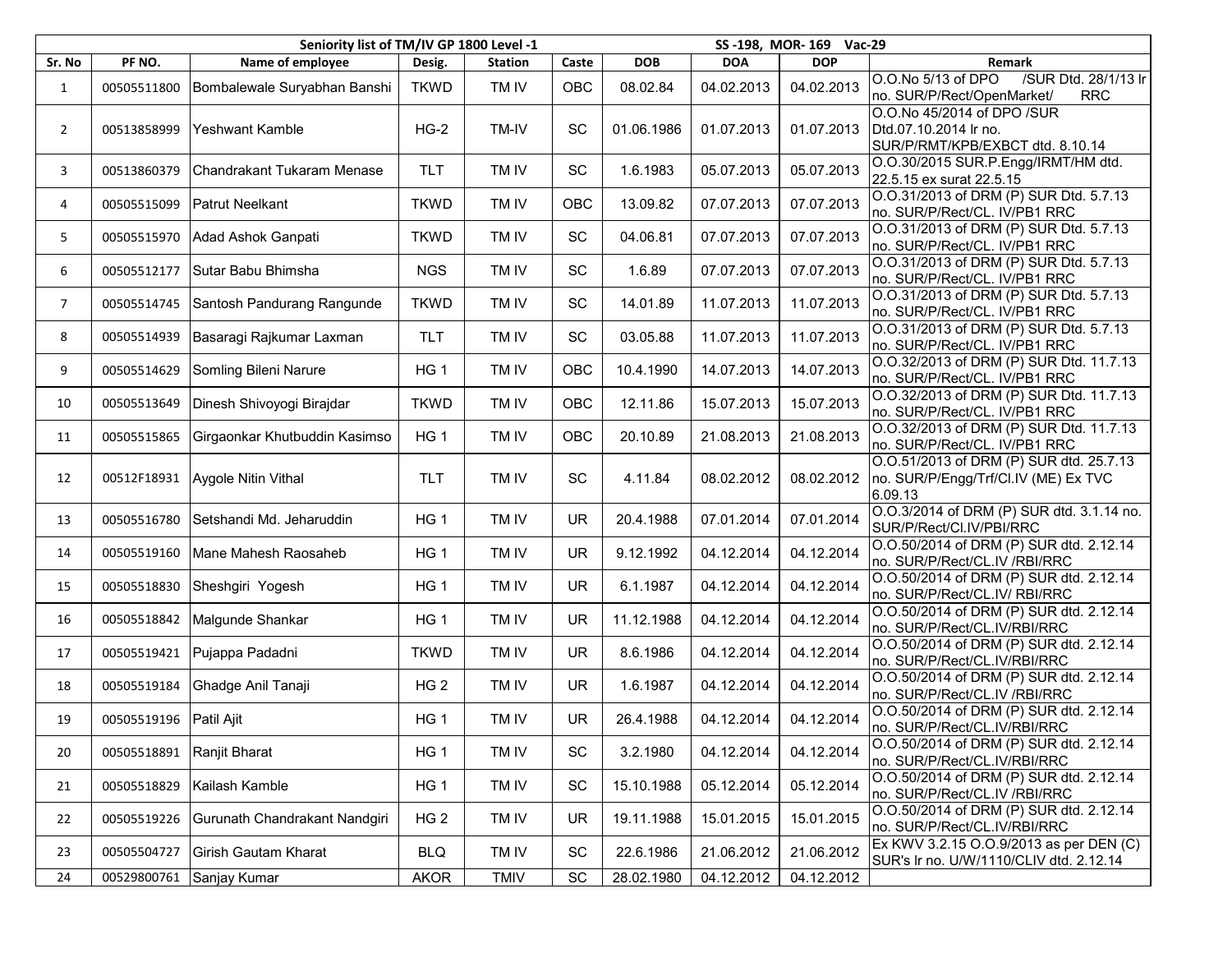| 25 | 00505519433 | Suman Ramesh                           | <b>BLQ</b>       | TM IV | SC        | 15.8.1995  | 18.02.2015 | 18.02.2015 | O.O.3/2015 of DRM (P) SUR dtd. 2.2.15 no.<br>SUR/P/Rect/Cl.IV /Comp                                                                                                        |
|----|-------------|----------------------------------------|------------------|-------|-----------|------------|------------|------------|----------------------------------------------------------------------------------------------------------------------------------------------------------------------------|
| 26 | 00505519445 | Rajni Sanjay Gundale                   | <b>BLQ</b>       | TM IV | <b>UR</b> | 2.10.1980  | 18.02.2015 | 18.02.2015 | O.O.11/2015 of DRM (P) SUR dtd. 17.2.15<br>no. SUR/P/Rect/Cl.IV /Comp                                                                                                      |
| 27 | 00211022115 | Atish Shivaji Ovhal                    | <b>BLQ</b>       | TM IV | SC        | 17.08.1986 | 02.08.2012 | 02.08.2012 | Ex. MB 15.2.17 O.O. 26/16 as per DRM (P)<br>SUR's Ir no. SUR/P/Engg./IDMT/JDP                                                                                              |
| 28 | 00505511446 | Asib Alisahab Sk                       | <b>PK</b>        | TM IV | <b>UR</b> | 7.7.1990   | 31.12.2012 | 31.12.2012 | Ex GR 20.2.15 O.O.9/2013 as per DEN (C)<br>SUR's Ir no. U/W/1110/CLIV dtd. 2.12.14                                                                                         |
| 29 | 00505510636 | Siddharam Dhula Koli                   | <b>TLT</b>       | TM IV | <b>UR</b> | 1.6.1985   | 31.12.2012 | 31.12.2012 | Ex GR 20.2.15 O.O.9/2013 as per DEN (C)<br>SUR's Ir no. U/W/1110/CLIV dtd. 2.12.14                                                                                         |
| 30 | 00505519652 | Kenchappa Mallappa                     | BOT <sub>6</sub> | TM IV | UR        | 1.6.1983   | 02.04.2015 | 02.04.2015 | O.O.15/2015 DRM(P)SUR dtd. 31.3.15 no.<br>SUR/P/Rect/CL.IV 4440-7440                                                                                                       |
| 31 | 00505519664 | Srinath Sidram                         | HG <sub>1</sub>  | TM IV | SC        | 27.9.1994  | 13.05.2015 | 13.05.2015 | O.O.56/2014 dtd. 10.12.2014 videDRM (P)<br>SUR Ir no. SUR/P/Rect/Cl.IV/Comp                                                                                                |
| 32 | 00505520113 | Vithal Bhiwa Kamble                    | <b>MVE</b>       | TM IV | <b>UR</b> | 16.8.1989  | 21.07.2015 | 21.07.2015 | O.O. 28/2015 dtd. 10.7.2015 vide DRM (P)<br>SUR Ir no. SUR/P/Rect./Cl.IV/Comp 4440-<br>7440 (Penalty of reducing to basic pay of Rs.<br>4440 for two years w.e.f. 25.7.18) |
| 33 | 00505520174 | <b>Vikas Dattatray Barve</b>           | HG <sub>2</sub>  | TM IV | UR        | 1.1.1990   | 09.10.2015 | 09.10.2015 | O.O.31/2015 dtd. 6.10.2015 vide DRM (P)<br>SUR Ir no. SUR/P/Rect/Cl.IV/Comp                                                                                                |
| 34 | 00505520186 | Akshay A Galande                       | <b>BLQ</b>       | TM IV | <b>UR</b> | 19.5.1996  | 20.10.2015 | 20.10.2015 | O.O.33/2015 dtd. 19.10.2015 vide DRM (P)<br>SUR Ir no. SUR/P/Rect/ CI.IV/Comp                                                                                              |
| 35 | 00505520230 | Rohit Manoj Jadhav                     | <b>BLQ</b>       | TM IV | <b>UR</b> | 11.3.1997  | 30.11.2015 | 30.11.2015 | O.O.32/2015 dtd. 10.10.2015 vide DRM (P)<br>SUR Ir no. SUR/P/Rect/Cl.IV/ Comp.                                                                                             |
| 36 | 00529800765 | Sk. Iqbal s/o Kutubuddin Md            | HG <sub>2</sub>  | TM IV | <b>UR</b> | 1.1.1984   | 02.12.2015 | 02.12.2015 | O.O.30/2015 dtd. 29.09.2015 vide DRM (P)<br>SUR Ir no. SUR/P/Rect/Cl.IV/ Comp. 4440-<br>7440                                                                               |
| 37 | 00529800766 | Kunal Rajendra Admane                  | HG <sub>2</sub>  | TM IV | <b>UR</b> | 20.5.1994  | 24.12.2015 | 24.12.2015 | O.O.27/2015 dtd. 10.07.2015 vide DRM (P)<br>SUR Ir no. SUR/P/Rect/Cl.IV/ Comp.                                                                                             |
| 38 | 00529800645 | Satyavel Chinnapayan                   | <b>DUD</b>       | TM IV | SC        | 24.4.1990  | 01.01.2016 | 01.01.2016 | O.O.38/2015 dtd. 30.12.2015 vide DRM (P)<br>SUR Ir no. SUR/P/RECT/CLIV/<br>LARSGESS-II/2015                                                                                |
| 39 | 00529800770 | Sanjay Ashok                           | <b>TKWD</b>      | TM IV | <b>UR</b> | 19.10.1990 | 01.01.2016 | 01.01.2016 | O.O.38/2015 dtd. 30.12.2015 vide DRM (P)<br>SUR Ir no. SUR/P/RECT/CLIV/<br>LARSGESS-II/2015                                                                                |
| 40 | 00529801169 | $(4440 -$<br>Khajappa Baburao<br>7440) | <b>DUD</b>       | TM IV | <b>UR</b> | 6.6.1988   | 06.01.2016 | 06.01.2016 | O.O.42/2015 dtd. 30.12.2015 vide DRM (P)<br>SUR Ir no. SUR/P/RECT/CLIV/<br>LARSGESS-II/2015 4440-7440                                                                      |
| 41 | 00529800642 | Asif Moula (4440-7440)                 | <b>NGS</b>       | TM IV | <b>UR</b> | 3.1.1989   | 09.01.2016 | 09.01.2016 | O.O.42/2015 dtd. 30.12.2015 vide DRM (P)<br>SUR Ir no. SUR/P/RECT/CLIV/<br>LARSGESS-II/2015 4400-7440                                                                      |
| 42 | 50813911667 | Sunil Madhukar Khandekar               | <b>TLT</b>       | TM IV | <b>UR</b> | 20.08.1991 | 15.01.2016 |            | O.O.No. 53/2017 dtd. 23.8.17 as per DRM<br>15.01.2016 (P) SUR Ir no. SUR/P/Engg./IRMT/VGS Ex.<br>BCT 25.10.17                                                              |
| 43 | 00529800289 | Rohit Shayam Tavera                    | PK               | TM IV | SC        | 23.3.1997  | 18.01.2016 | 18.01.2016 | O.O No. 29/2015 dtd. 13.8.2015 vide DRM<br>(P) SUR Ir no. SUR/P/Rect/CLIV Comp<br>(reported late)                                                                          |
| 44 | 00529800613 | Praful Manohar                         | BOT 7            | TM IV | <b>UR</b> | 23.03.1997 | 02.02.2016 | 02.02.2016 | O.O.No. 32/2015 of DRM (P) SUR dtd.<br>28.1.6 Ir no. SUR/P/Rect/CL.IV/Comp.                                                                                                |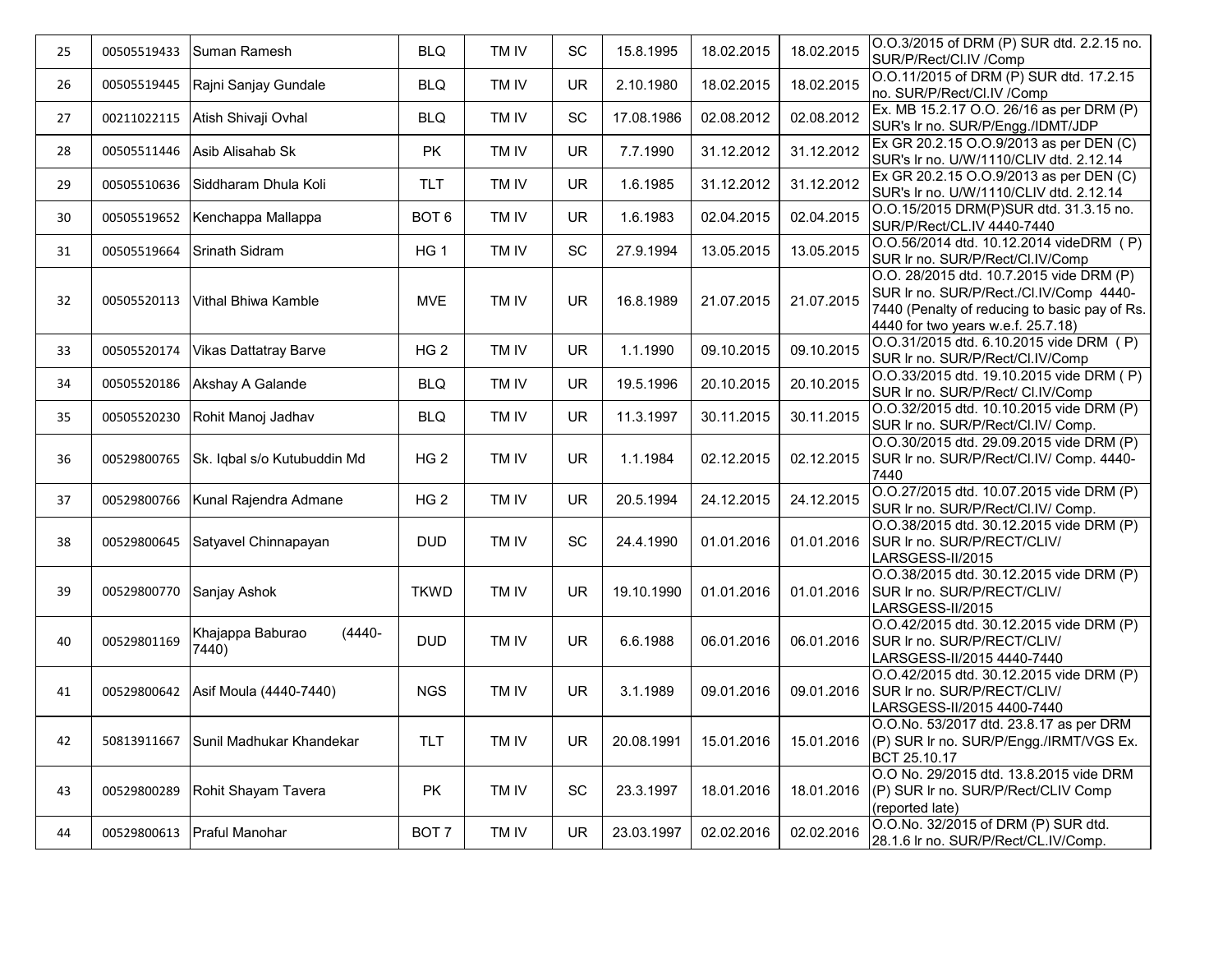| 45 | 00529800608 | lSuhas Shrikant Gumate           | HG <sub>1</sub>      | TM IV | <b>UR</b> | 18.01.1991 | 24.02.2016 | 24.02.2016 | O.O.No. 07/2016 of DRM (P) SUR dtd.<br>22.2.2016 Ir no. SUR/P/Engg./Open<br>Market/141/RRC/03-2013      |
|----|-------------|----------------------------------|----------------------|-------|-----------|------------|------------|------------|---------------------------------------------------------------------------------------------------------|
| 46 |             | 00529800531 Anil Bhasakar Mhetre | HG <sub>2</sub>      | TM IV | SC        | 14.05.1994 | 24.02.2016 | 24.02.2016 | O.O.No. 07/2016 of DRM (P) SUR dtd.<br>22.2.2016 Ir no. SUR/P/Engg./Open<br>Market/141/RRC/03-2013      |
| 47 | 00529800529 | Ranjan Kumar Pandey              | MO                   | TM IV | <b>UR</b> | 07.03.1994 | 26.02.2016 | 26.02.2016 | O.O.No. 07/2016 of DRM (P) SUR dtd.<br>22.2.2016 Ir no. SUR/P/Engg./Open<br>Market/141/RRC/03-2013      |
| 48 | 00529800439 | IUmesh Ambadas Rathod            | PK                   | TM IV | OBC       | 11.03.1994 | 26.02.2016 | 26.02.2016 | O.O.No. 07/2016 of DRM (P) SUR dtd.<br>22.2.2016 Ir no. SUR/P/Engg./Open<br>Market/141/RRC/03-2013      |
| 49 | 00529803596 | Bandgar Rajendra Shivaji         | BOT <sub>7</sub>     | TM IV | <b>UR</b> | 17.11.1994 | 26.02.2016 | 26.02.2016 | O.O.No. 07/2016 of DRM (P) SUR dtd.<br>22.2.2016 Ir no. SUR/P/Engg./Open<br>Market/141/RRC/03-2014      |
| 50 | 00529800557 | Kirtipal Naganth Waghmare        | $HG-1$               | TM IV | SC        | 03.01.1991 | 26.02.2016 | 26.02.2016 | O.O.No. 07/2016 of DRM (P) SUR dtd.<br>22.2.2016 Ir no. SUR/P/Engg./Open<br>Market/141/RRC/03-2016      |
| 51 | 00529800571 | Amar Govind Panchal              | HG1                  | TM IV | OBC       | 16.10.1990 | 26.02.2016 | 26.02.2016 | O.O.No. 07/2016 of DRM (P) SUR dtd.<br>22.2.2016 Ir no. SUR/P/Engg./Open<br>Market/141/RRC/03-2018      |
| 52 | 00529800415 | Amar Anand Mandal                | <b>PK</b>            | TM IV | OBC       | 10.03.1984 | 27.02.2016 | 27.02.2016 | O.O.No. 07/2016 of DRM (P) SUR dtd.<br>22.2.2016 Ir no. SUR/P/Engg./Open<br>Market/141/RRC/03-2020      |
| 53 | 00529800502 | Somanath Malsidha Ishwarkatte    | HG1                  | TM IV | SC        | 21.01.1988 | 28.02.2016 | 28.02.2016 | O.O.No. 07/2016 of DRM (P) SUR dtd.<br>22.2.2016 Ir no. SUR/P/Engg./Open<br>Market/141/RRC/03-2030      |
| 54 | 00529801175 | <b>Tipu Kumar Thakur</b>         | BOT <sub>7</sub>     | TM IV | OBC       | 19.03.1991 | 28.02.2016 | 28.02.2016 | O.O.No. 07/2016 of DRM (P) SUR dtd.<br>22.2.2016 Ir no. SUR/P/Engg./Open<br>Market/141/RRC/03-2032      |
| 55 | 00529800443 | Ajeet Kumar Yadav                | <b>MO</b>            | TM IV | OBC       | 08.10.1992 | 02.03.2016 | 02.03.2016 | O.O.No. 07/2016 of DRM (P) SUR dtd.<br>22.2.2016 Ir no. SUR/P/Engg./Open<br>Market/141/RRC/03-2034      |
| 56 | 00529800458 | Chandan Kumar Ramjee             | <b>DUD</b>           | TM IV | <b>UR</b> | 20.12.1993 | 02.03.2016 | 02.03.2016 | O.O.No. 07/2016 of DRM (P) SUR dtd.<br>22.2.2016 Ir no. SUR/P/Engg./Open<br>Market/141/RRC/03-2037      |
| 57 | 00529800465 | Deepak Kumar Singh               | Depot/<br><b>SUR</b> | TM IV | <b>UR</b> | 25.07.1995 | 02.03.2016 | 02.03.2016 | O.O.No. 07/2016 of DRM (P) SUR dtd.<br>22.2.2016 Ir no. SUR/P/Engg./Open<br>Market/141/RRC/03-2038      |
| 58 | 00529800467 | Sushil Kumar Mishra              | Depot/SUR            | TM IV | <b>UR</b> | 25.01.1993 | 02.03.2016 | 02.03.2016 | O.O.No. 07/2016 of DRM (P) SUR dtd.<br>22.2.2016 Ir no. SUR/P/Engg./Open<br>Market/141/RRC/03-2042      |
| 59 | 50813907767 | <b>Bharat Govind Gaikwad</b>     | PK                   | TM IV | SC        | 10.01.1984 | 24.12.2015 | 24.12.2015 | Reported on 04.01.2019 mutual Exchange<br>with Appukumar DOA02.03.2016 reported a<br>tDUD on 04.01.2019 |
| 60 | 00505511951 | Santosh Bandu Waghmode           | <b>MVE</b>           | TM IV | <b>UR</b> | 29.10.1986 | 31.12.2012 | 31.12.2012 | DRM (W) SUR's O.O. No. 10/2018 vide Ir<br>no. U/W/1111/CL IV dtd. 9.8.18 Ex SDB<br>24.8.18 (ME)         |
| 61 | 00529800603 | <b>Unmukth Kumar</b>             | BOT <sub>6</sub>     | TM IV | <b>UR</b> | 10.09.1994 | 03.03.2016 | 03.03.2016 | O.O.No. 07/2016 of DRM (P) SUR dtd.<br>22.2.2016 Ir no. SUR/P/Engg./Open<br>Market/141/RRC/03-2051      |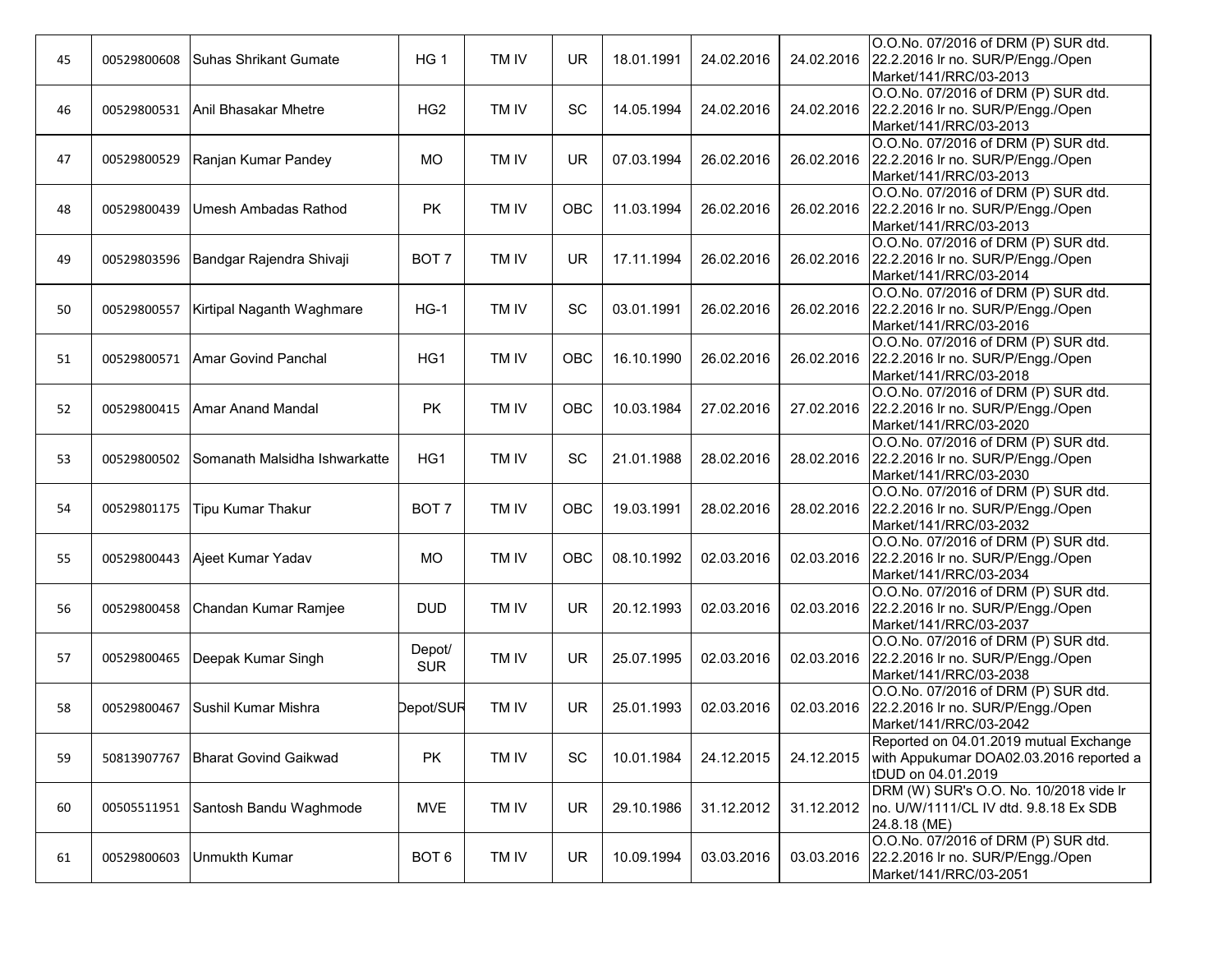| 62 | 00529800610 | Ajit Kumar Yadav         | BOT-6            | <b>TMIV</b> | <b>UR</b> | 02.02.1991 | 05.03.2016 | 05.03.2016 | O.O.No. 07/2016 of DRM (P) SUR dtd.<br>22.2.2016 Ir no. SUR/P/Engg./Open<br>Market/141/RRC/03-2062            |
|----|-------------|--------------------------|------------------|-------------|-----------|------------|------------|------------|---------------------------------------------------------------------------------------------------------------|
| 63 | 00529800630 | <b>Ritesh Kumar</b>      | <b>NGS</b>       | TM IV       | OBC       | 01.05.1995 | 05.03.2016 | 05.03.2016 | O.O.No. 07/2016 of DRM (P) SUR dtd.<br>22.2.2016 Ir no. SUR/P/Engg./Open<br>Market/141/RRC/03-2062            |
| 64 | 00529800498 | Mantosh Kumar            | <b>AKOR</b>      | TM IV       | OBC       | 10.05.1987 | 05.03.2016 | 05.03.2016 | O.O.No. 07/2016 of DRM (P) SUR dtd.<br>22.2.2016 Ir no. SUR/P/Engg./Open<br>Market/141/RRC/03-2063            |
|    |             |                          |                  |             |           |            |            |            |                                                                                                               |
| 65 | 50813911499 | Balasaheb Arjun Pandhare | HG1              | TM IV       | OBC       | 04.12.1993 | 15.01.2016 | 15.01.2016 | O.O.No. 07/2017 of DRM (P) SUR dtd.<br>01.12.2017 Ir no. SUR/P/Engg./IRMT/VK Ex.<br>BCT 2.12.17               |
| 66 | 00529800632 | lMukesh Kumar Prasad     | <b>AKOR</b>      | TM IV       | OBC       | 21.01.1993 | 05.03.2016 | 05.03.2016 | O.O.No. 07/2016 of DRM (P) SUR dtd.<br>22.2.2016 Ir no. SUR/P/Engg./Open<br>Market/141/RRC/03-2066            |
| 67 | 00529800596 | Kashish Shrivastsv       | <b>AKOR</b>      | TM IV       | <b>UR</b> | 29.10.1994 | 05.03.2016 | 05.03.2016 | O.O.No. 07/2016 of DRM (P) SUR dtd.<br>22.2.2016 Ir no. SUR/P/Engg./Open<br>Market/141/RRC/03-2067            |
| 68 | 00529800481 | Rajesh Kumar             | <b>AKOR</b>      | TM IV       | OBC       | 22.08.1995 | 11.03.2016 | 11.03.2016 | O.O.No. 07/2016 of DRM (P) SUR dtd.<br>22.2.2016 Ir no. SUR/P/Engg./Open<br>Market/141/RRC/03-2075            |
| 69 | 50813899439 | Rafik Isak Shaikh        | <b>AKOR</b>      | TM IV       | <b>UR</b> | 08.07.1993 | 16.12.2015 | 16.12.2015 | DRM (P) SUR DTD.05.9.17 Ir no.<br>SUR/P/Engg./IRMT/MK Ex. BCT 6.9.17                                          |
| 70 | 00529800513 | Anand Ram Das            | HG1              | TM IV       | <b>UR</b> | 03.01.1981 | 11.03.2016 | 11.03.2016 | O.O.No. 07/2016 of DRM (P) SUR dtd.<br>22.2.2016 Ir no. SUR/P/Engg./Open<br>Market/141/RRC/03-2077            |
| 71 | 00529800538 | Pawan Kumar modi         | <b>DUD</b>       | TM IV       | OBC       | 16.03.1992 | 11.03.2016 | 11.03.2016 | O.O.No. 07/2016 of DRM (P) SUR dtd.<br>22.2.2016 Ir no. SUR/P/Engg./Open<br>Market/141/RRC/03-2079            |
| 72 | 00513857679 | Shakti Shree Ramesh      | <b>SUR</b>       | TM IV       | SC        | 17.03.1990 | 05.07.2013 | 05.07.2013 | Reported duty on 09.12.2018 come on<br>mututal exchange with Shri Sunil shankar<br>Randive SUR DOA 04.01.2016 |
| 73 | 00610336527 | Rambhau Govind Pawar     | PK               | TM IV       | OBC       | 17.03.1993 | 08.02.2016 | 08.02.2016 | O.O.No. 09/2018 of DRM (P) SUR dtd.<br>24.1.2018 Ir no. SUR/P/Engg./IDMT/AKR Ex<br>PA 15.3.18                 |
| 74 | 50813897495 | Akash Babasaheb Gaikwad  | <b>AKOR</b>      | TM IV       | OBC       | 18.02.1994 | 23.12.2015 | 23.12.2015 | O.O.No. 70/2017 of DRM (P) SUR dtd.<br>30.10.2017 Ir no. SUR/P/Engg./IRMT/AKG<br>Ex. BCT 31.10.17             |
| 75 | 00529800460 | Santosh Kumar Ramvtar    | <b>MO</b>        | Fsutar      | OBC       | 15.02.1995 | 11.03.2016 | 11.03.2016 | O.O.No. 07/2016 of DRM (P) SUR dtd.<br>22.2.2016 Ir no. SUR/P/Engg./Open<br>Market/141/RRC/03-2085            |
| 76 | 00529800512 | Ajay Kumar Kumavat       | BOT <sub>6</sub> | TM IV       | OBC       | 02.01.1992 | 12.03.2016 | 12.03.2016 | O.O.No. 07/2016 of DRM (P) SUR dtd.<br>22.2.2016 Ir no. SUR/P/Engg./Open<br>Market/141/RRC/03-2088            |
| 77 | 00529800514 | Sumar singh              | BOT <sub>6</sub> | TM IV       | OBC       | 04.06.1994 | 12.03.2016 | 12.03.2016 | O.O.No. 07/2016 of DRM (P) SUR dtd.<br>22.2.2016 Ir no. SUR/P/Engg./Open<br>Market/141/RRC/03-2091            |
| 78 | 00529800605 | Armin Chand Gupta        | <b>AKOR</b>      | TM IV       | OBC       | 03.03.1995 | 12.03.2016 | 12.03.2016 | O.O.No. 07/2016 of DRM (P) SUR dtd.<br>22.2.2016 Ir no. SUR/P/Engg./Open<br>Market/141/RRC/03-2093            |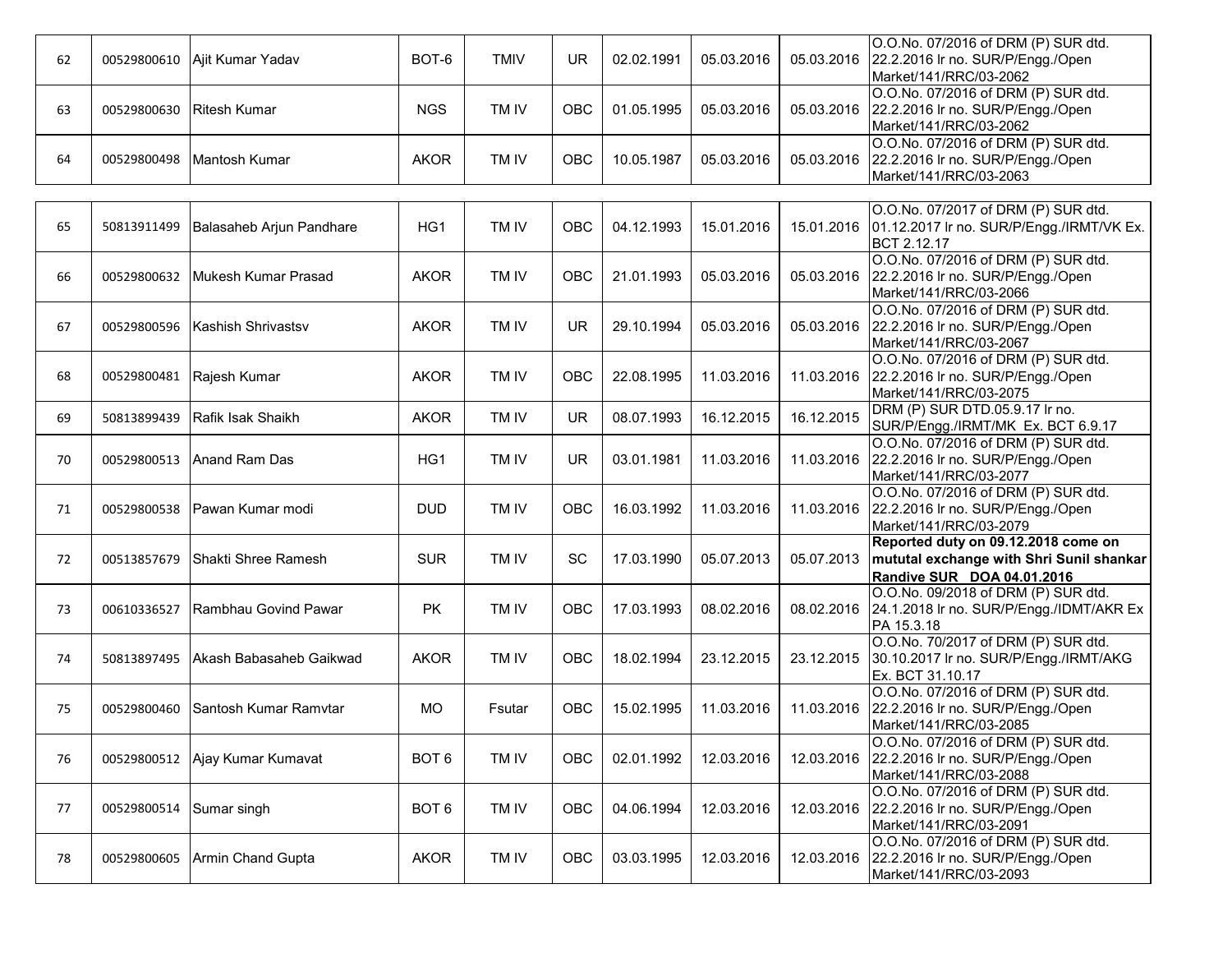| 00529800547 | Sidharth Ramesh fulzale  | BOT <sub>7</sub>                             | TM IV            | SC              | 04.10.1983 | 17.03.2016 | 17.03.2016  | O.O.No. 07/2016 of DRM (P) SUR dtd.<br>22.2.2016 Ir no. SUR/P/Engg./Open<br>Market/141/RRC/03-2096 |
|-------------|--------------------------|----------------------------------------------|------------------|-----------------|------------|------------|-------------|----------------------------------------------------------------------------------------------------|
| 00529800516 | <b>Roshan Kumar</b>      | BOT <sub>7</sub>                             | TM IV            | OBC             | 06.10.1990 | 17.03.2016 | 17.03.2016  | O.O.No. 07/2016 of DRM (P) SUR dtd.<br>22.2.2016 Ir no. SUR/P/Engg./Open<br>Market/141/RRC/03-2098 |
| 00505517849 | Shaikh Irfan Md. Hussain | <b>MO</b>                                    | TM IV            | <b>UR</b>       | 01.05.1969 | 07.08.2014 | 3/19/2016   | Ex. PVR 19.3.16 as per DRM (W) SUR's<br>o.o. 3/2016 dtd. 24.2.16                                   |
| 00529800414 | Naresh Shankar Shinge    | PK                                           | TM IV            | SC              | 02.05.1992 | 03.04.2016 | 03.04.2016  | O.O.No. 16/2017 dtd. 23.11.17 as per Sr.<br>DEN (N) SUR Ir no. U/W/1110/CL IV Ex.<br>KWV 5.12.17   |
| 00529801324 | Monish Ashok Maske       | <b>SUR</b>                                   | TM IV            | <b>UR</b>       | 10.12.1989 | 01.07.2016 | 01.07.2016  | O.O No.16/2016 of DRM (P) SUR dtd.<br>28.6.2016 lr no.<br>USR/P/Rect./CL.IV/LARSGESS/2016          |
| 00529801299 | Faruk A Sattar Sk        | <b>DUD</b>                                   | TM IV            | <b>UR</b>       | 22.06.1996 | 01.07.2016 | 01.07.2016  | O.O No.16/2016 of DRM (P) SUR dtd.<br>28.6.2016 lr no.<br>USR/P/Rect./CL.IV/LARSGESS/2016          |
| 00505504739 | Suraj Rangayya           | <b>PK</b>                                    | TM IV            | <b>SC</b>       | 13.09.1985 | 23.06.2012 | 23.06.2012  | Ex. BTW 26.9.16 as per DRM (W) SUR's<br>o.o. 3/2016 dtd. 24.2.16                                   |
| 21529804386 | Mallu B Rathod           | <b>DUD</b>                                   | TM IV            | <b>UR</b>       | 14.9.1991  | 21.07.2016 | 21.07.2016  | O.O.No. 76/2017 dtd. 8.11.2017 as per DRM<br>(P) SUR's Ir noSUR/P/Engg/IRMT/RK Ex.<br>JND 15.12.17 |
| 00529802305 | Amitkumar Gangaram       | <b>BLQ</b>                                   | TM IV            | <b>UR</b>       | 25.07.1988 | 01.01.2017 | 01.01.2017  | O.O.28/2016 of DRM (P) SUR<br>dtd.29.12.2016 lr.no.<br>SUR/P/Rect./LARSGESS-II/2016                |
| 00529802308 | Shailendra Sambhaji      | <b>SUR</b>                                   | TM IV            | OBC             | 31.07.1983 | 01.01.2017 | 01.01.2017  | O.O.28/2016 of DRM (P) SUR<br>dtd.29.12.2016 lr.no.<br>SUR/P/Rect./LARSGESS-II/2016                |
|             |                          |                                              |                  |                 |            |            |             |                                                                                                    |
| 00529802817 | Revansidha Dattatray     | BOT <sub>7</sub>                             | TM IV            | <b>UR</b>       | 01.01.1995 | 01.07.2017 | 01.07.2017  | O.O.15/2017 of DRM (P) SUR dtd.30.6.2017<br>Ir.no. SUR/P/Rect./LARSGESS-I/2017                     |
| 00505514769 | Sagar Shatrughna Khatal  | <b>USFD</b><br>under<br>PWI/SUR              | TM IV            | OBC             | 28.03.1991 | 11.07.2013 | 185/07/2017 | O.O.10/2017 dtd. 18.7.17 of DRM (W) SUR<br>Ir no. U/W/1110/CL IV                                   |
| 50813881223 | Ramraya Kisan Beldar     | BOT <sub>6</sub>                             | TM IV            |                 | 04.1.1990  | 07.08.2014 | 3/19/2018   | O.O. No. 04/2018 of DEN (S) SUR dtd.<br>19.3.18 Ir no. U/W/1111/CL IV<br>/Tr.man/Eng/SDB           |
|             |                          |                                              | TMIV             | SC              |            |            |             |                                                                                                    |
|             |                          | <b>AKOR</b>                                  | TMIV             | $\overline{SC}$ | 14.12.1993 | 31.01.2019 | 31.01.2019  |                                                                                                    |
|             | 00529803395              | Nagappa Saibanna<br>00529803423 Atish Prakas | BOT <sub>6</sub> |                 |            | 01.07.1989 | 31.01.2019  | 31.01.2019                                                                                         |

| 92 | 00529803395 | Nagappa Saibanna                   | BOT <sub>6</sub> | TMIV        | <b>SC</b> | 01.07.1989 | 31.01.2019 | 31.01.2019 |                                                                                                                                                           |
|----|-------------|------------------------------------|------------------|-------------|-----------|------------|------------|------------|-----------------------------------------------------------------------------------------------------------------------------------------------------------|
| 93 | 00529803423 | Atish Prakas                       | <b>AKOR</b>      | <b>TMIV</b> | <b>SC</b> | 14.12.1993 | 31.01.2019 | 31.01.2019 |                                                                                                                                                           |
| 94 |             | 00529803531 Anad Appa Kawade       | <b>MVE</b>       | TM IV       | SC        | 25.05.1992 | 02.08.2019 | 02.08.2019 | IDRM /P/SUR's O.O. No 319/2019 under Lr.<br><b>INo SUR/P/Recruitment/CL-IV</b><br> /RRC/2/2018dtd 01.08.2019 & ADEN SUR<br>Lr. No O.O.ADEN dtd 02.08.2019 |
| 95 |             | 00529803619 Satgad Naresh Madhukar | MVE.             | TMIV        | KOLAM     | 14.02.1991 | 20.08.2019 | 20.08.2019 | Appointed vide DRM(P)SUR L.No<br>ISUR/P/Recruitment/CIIV/RRC/2018 dated<br>20.08.2019 ( O.O.No 363/2019 dated<br>20.08.2019                               |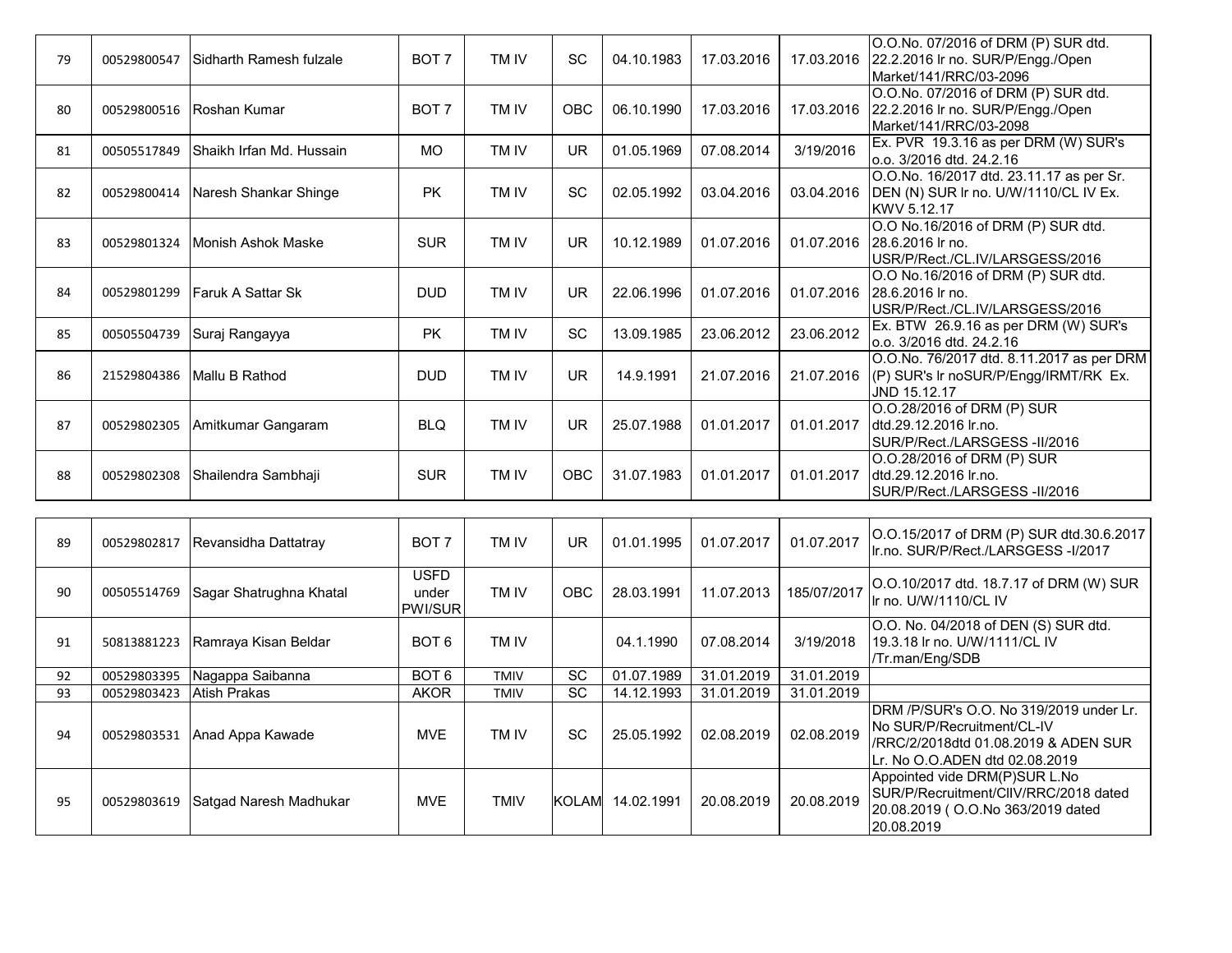| 96  | 00529803634 | Bhola Choudhary       | <b>DUD</b>       | <b>TMIV</b> | OBC       | 5.3.1992   | 20.08.2019 | 20.08.2019 | Appointed vide DRM(P)SUR L.No<br>SUR/P/Recruitment/CIIV/RRC/2018 dated<br>20.08.2019 (O.O.No 363/2019 dated<br>20.08.2019  |
|-----|-------------|-----------------------|------------------|-------------|-----------|------------|------------|------------|----------------------------------------------------------------------------------------------------------------------------|
| 97  | 00529803605 | Rajkumar Goswami      | BOT7             | <b>TMIV</b> | OBC       | 05.07.1992 | 20.08.2019 | 20.08.2019 | Appointed vide DRM(P)SUR L.No<br>SUR/P/Recruitment/CIIV/RRC/2018 dated<br>20.08.2019 (O.O.No 363/2019 dated<br>20.08.2019  |
| 98  | 00529803601 | RajivKumar Kori       | BOT7             | <b>TMIV</b> | SC        | 15.01.1993 | 20.08.2019 | 20.08.2019 | Appointed vide DRM(P)SUR L.No<br>SUR/P/Recruitment/CIIV/RRC/2018 dated<br>20.08.2019 (O.O.No 363/2019 dated<br>20.08.2019  |
| 99  | 00529803596 | Rajendra Meena        | <b>NGS</b>       | <b>TMIV</b> | <b>ST</b> | 14.03.1993 | 20.08.2019 | 20.08.2019 | Appointed vide DRM(P)SUR L.No<br>SUR/P/Recruitment/CIIV/RRC/2018 dated<br>20.08.2019 (O.O.No 363/2019 dated<br>20.08.2019  |
| 100 | 00529803603 | ISubham Meena         | BOT <sub>6</sub> | <b>TMIV</b> | <b>ST</b> | 21.11.1993 | 20.08.2019 | 20.08.2019 | Appointed vide DRM(P)SUR L.No<br>SUR/P/Recruitment/CIIV/RRC/2018 dated<br>20.08.2019 ( O.O.No 363/2019 dated<br>20.08.2019 |
| 101 | 00529803855 | Vijay Kumar           | <b>DUD</b>       | <b>TMIV</b> | SC        | 30.12.1993 | 20.08.2019 | 20.08.2019 | Appointed vide DRM(P)SUR L.No<br>SUR/P/Recruitment/CIIV/RRC/2018 dated<br>20.08.2019 (O.O.No 363/2019 dated<br>20.08.2019  |
| 102 | 00529803600 | Deepak Aswal          | BOT <sub>6</sub> | <b>TMIV</b> | ST        | 05.02.1994 | 20.08.2019 | 20.08.2019 | Appointed vide DRM(P)SUR L.No<br>SUR/P/Recruitment/CIIV/RRC/2018 dated<br>20.08.2019 (O.O.No 363/2019 dated<br>20.08.2019  |
| 103 | 00529803631 | Vikarm Kumar          | <b>DUD</b>       | <b>TMIV</b> | OBC       | 04.04.1994 | 20.08.2019 | 20.08.2019 | Appointed vide DRM(P)SUR L.No<br>SUR/P/Recruitment/CIIV/RRC/2018 dated<br>20.08.2019 (O.O.No 363/2019 dated<br>20.08.2019  |
| 104 |             | Sanjay Kailash Bendre | <b>MO</b>        | <b>TMIV</b> | <b>ST</b> | 9.06.1994  | 20.08.2019 | 20.08.2019 | Appointed vide DRM(P)SUR L.No<br>SUR/P/Recruitment/CIIV/RRC/2018 dated<br>20.08.2019 (O.O.No 363/2019 dated<br>20.08.2019  |
| 105 | 00529803828 | Kumari Surbhi Bharati | <b>MO</b>        | <b>TMIV</b> | OBC       | 15.11.1994 | 20.08.2019 | 20.08.2019 | Appointed vide DRM(P)SUR L.No<br>SUR/P/Recruitment/CIIV/RRC/2018 dated<br>20.08.2019 ( O.O.No 363/2019 dated<br>20.08.2019 |
| 106 | 50813880659 | Pankanj Kumar         | BOT7             | <b>TMIV</b> | SC        | 06.06.1995 | 20.08.2019 | 20.08.2019 | Appointed vide DRM(P)SUR L.No<br>SUR/P/Recruitment/CIIV/RRC/2018 dated<br>20.08.2019 ( O.O.No 363/2019 dated<br>20.08.2019 |
| 107 | 00529803850 | Waghmare Aditya Pavan | <b>MO</b>        | <b>TMIV</b> | SC        | 20.09.1995 | 20.08.2019 | 20.08.2019 | Appointed vide DRM(P)SUR L.No<br>SUR/P/Recruitment/CIIV/RRC/2018 dated<br>20.08.2019 (O.O.No 363/2019 dated<br>20.08.2019  |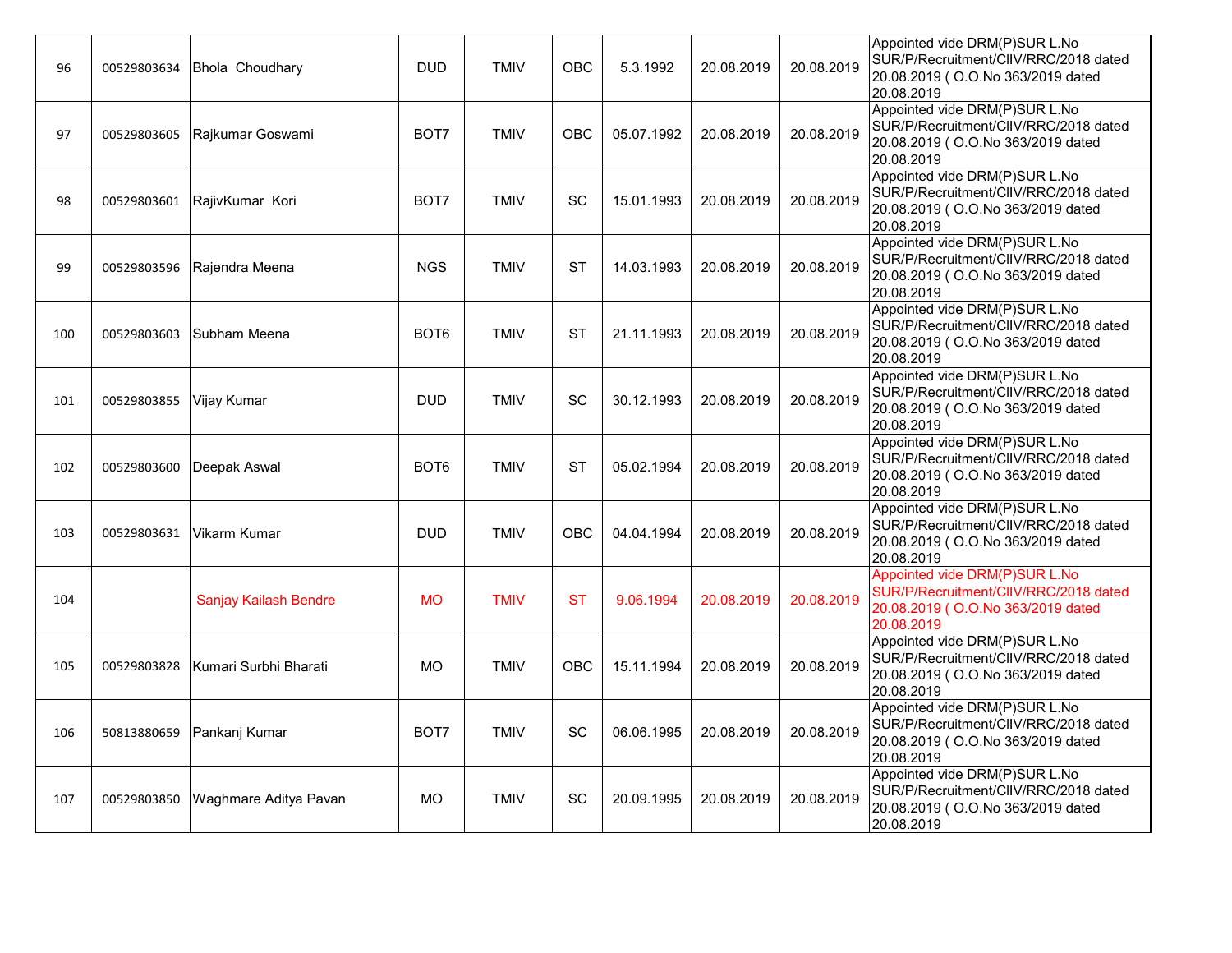| 108 | 00529803606 | Vilas Sadu Hadal           | BOT7             | <b>TMIV</b> | <b>ST</b> | 31.05.1996 | 20.08.2019 | 20.08.2019 | Appointed vide DRM(P)SUR L.No<br>SUR/P/Recruitment/CIIV/RRC/2018 dated<br>20.08.2019 ( O.O.No 363/2019 dated<br>20.08.2019                      |
|-----|-------------|----------------------------|------------------|-------------|-----------|------------|------------|------------|-------------------------------------------------------------------------------------------------------------------------------------------------|
| 109 | 00529803632 | Himanshu Kumar             | <b>DUD</b>       | <b>TMIV</b> | OBC       | 03.04.1997 | 20.08.2019 | 20.08.2019 | Appointed vide DRM(P)SUR L.No<br>SUR/P/Recruitment/CIIV/RRC/2018 dated<br>20.08.2019 (O.O.No 363/2019 dated<br>20.08.2019                       |
| 110 |             | Ramkesh Meena              | BOT <sub>6</sub> | <b>TMIV</b> | UR        | 11.08.1997 | 20.08.2019 | 20.08.2019 | Appointed vide DRM(P)SUR L.No<br>SUR/P/Recruitment/CIIV/RRC/2018 dated<br>20.08.2019 ( O.O.No 363/2019 dated<br>20.08.2019                      |
| 111 |             | 00529803635 Praveen Kumar  | <b>DUD</b>       | <b>TMIV</b> | <b>ST</b> | 10.03.1998 | 20.08.2019 | 20.08.2019 | Appointed vide DRM(P)SUR L.No<br>SUR/P/Recruitment/CIIV/RRC/2018 dated<br>20.08.2019 (O.O.No 363/2019 dated<br>20.08.2019                       |
| 112 | 00529803591 | Sohan lal Meena            | <b>NGS</b>       | <b>TMIV</b> | <b>ST</b> | 01.07.1998 | 20.08.2019 | 20.08.2019 | Appointed vide DRM(P)SUR L.No<br>SUR/P/Recruitment/CIIV/RRC/2018 dated<br>20.08.2019 (O.O.No 363/2019 dated<br>20.08.2019                       |
| 113 | 00529803598 | Yadram Meena               | BOT <sub>6</sub> | <b>TMIV</b> | <b>ST</b> | 07.07.1999 | 20.08.2019 | 20.08.2019 | Appointed vide DRM(P)SUR L.No<br>SUR/P/Recruitment/CIIV/RRC/2018 dated<br>20.08.2019 (O.O.No 363/2019 dated<br>20.08.2019                       |
| 114 | 00529803588 | Laxman Uttam Kawade        | <b>MVE</b>       | TM IV       |           | 05.05.1993 | 24.08.2019 | 24.08.2019 | Appointed vide DRM(P)SUR L.No<br>SUR/P/Recruitment/CIIV/RRC/2018 dated<br>20.08.2019 (O.O.No 363/2019 dated<br>20.08.2019                       |
| 115 | 50813881499 | Netaji D. Ghodke           | <b>TLT</b>       | <b>TMIV</b> | UR        | 09.07.1984 | 05.08.2014 | 05.08.2014 | Reported to ADEN/T/SUR on 05.09.2019 on<br>own request(from ADEN/KLBG                                                                           |
| 116 | 50813880659 | Pankaj P. Ingale           | <b>TLT</b>       | <b>TMIV</b> | <b>UR</b> | 22.06.1988 | 05.08.2014 | 05.08.2014 | Reported to ADEN/T/SUR on 05.09.2019 on<br>own request(from ADEN/KLBG                                                                           |
| 117 | 00529803843 | Kirodi Lal Ghanshyam Meena | <b>MVE</b>       | TM IV       | SC        | 07.10.1995 | 30.09.2019 | 30.09.2019 | DRM /P/SUR'sr Lr. No<br>SUR/P/Recruitment/CL-IV /RRC/2/2018/II nd<br>Panel dtd 30.09.2019 & ADEN SUR Lr. No<br>O.O.ADEN dtd 30.09.2019          |
| 118 | 00529804023 | Uke Kamlesh Vijay          | HG <sub>2</sub>  | TM IV       | SC        | 01.10.1986 | 11.01.2020 | 11.01.2020 | DRM/P/SUR O.O.No 23/200 dated<br>09.1.2020 U.L.No<br>SUR/P/Rect/CL.IV/Mumbai dated 9/1/20 &<br>ADEN/T/SUR SUR L.No O.O.ADEN dated<br>10.01.2020 |
| 119 | 00529804049 | Surender Singh             | PK               | TM IV       | <b>UR</b> | 10.04.1986 | 11.01.2020 | 11.01.2020 | DRM/P/SUR O.O.No 23/200 dated<br>09.1.2020 U.L.No<br>SUR/P/Rect/CL.IV/Mumbai dated 9/1/20 &<br>ADEN/T/SUR SUR L.No O.O.ADEN dated<br>10.01.2020 |
| 120 | 00529804043 | Ingale Appasaheb           | PK               | TM IV       | <b>UR</b> | 06.11.1987 | 11.01.2020 | 11.01.2020 | DRM/P/SUR O.O.No 23/200 dated<br>09.1.2020 U.L.No<br>SUR/P/Rect/CL.IV/Mumbai dated 9/1/20 &<br>ADEN/T/SUR SUR L.No O.O.ADEN dated<br>10.01.2020 |
|     |             |                            |                  |             |           |            |            |            |                                                                                                                                                 |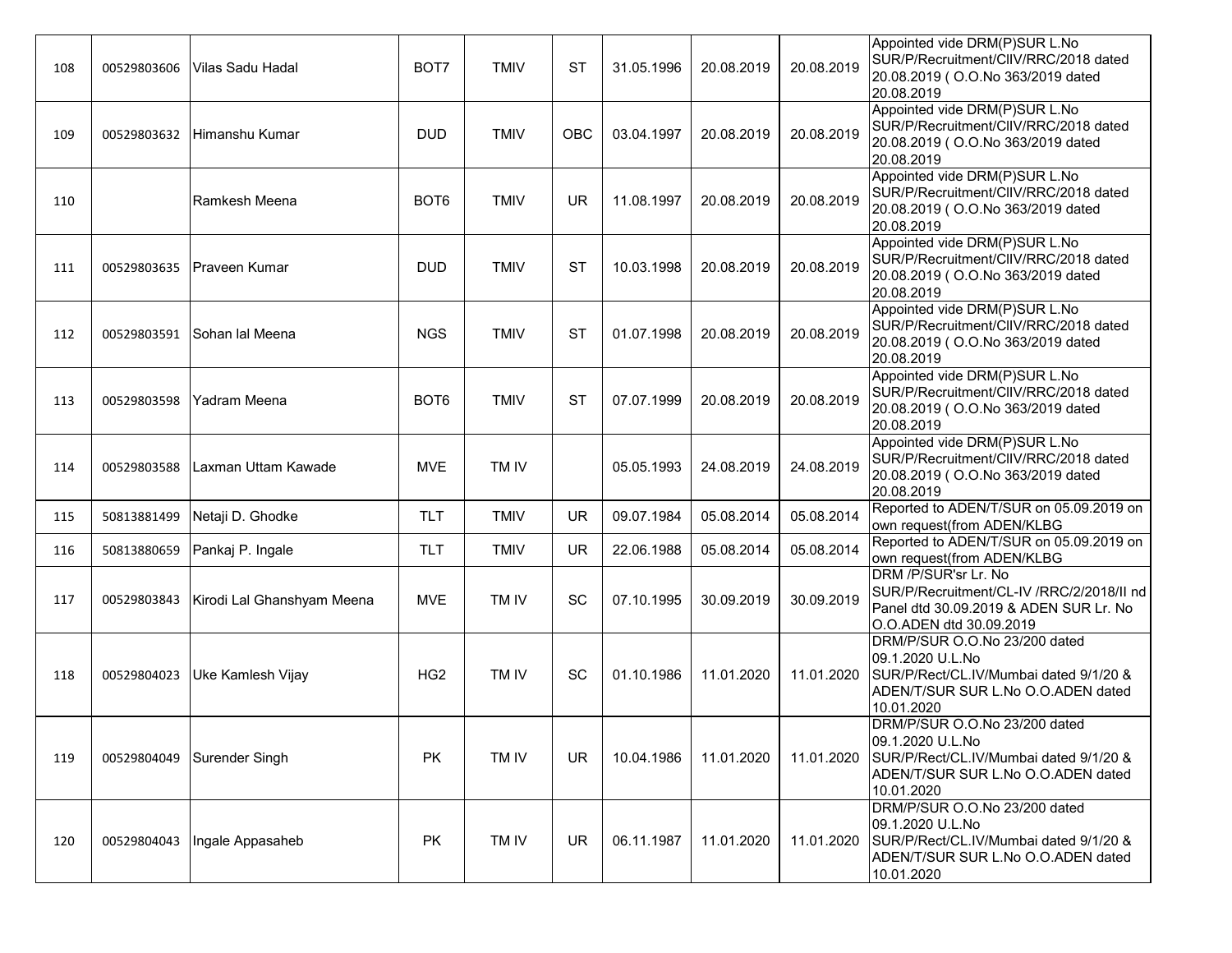| 121 | 00529804026 | Jamdhade Rajratan Ashok      | <b>MO</b>        | TM IV | SC        | 12.02.1988 | 11.01.2020 | 11.01.2020 | DRM/P/SUR O.O.No 23/200 dated<br>09.1.2020 U.L.No<br>SUR/P/Rect/CL.IV/Mumbai dated 9/1/20 &<br>ADEN/T/SUR SUR L.No O.O.ADEN dated<br>10.01.2020 |
|-----|-------------|------------------------------|------------------|-------|-----------|------------|------------|------------|-------------------------------------------------------------------------------------------------------------------------------------------------|
| 122 | 00529804045 | Mole Prashad Balaso          | <b>DUD</b>       | TM IV | <b>UR</b> | 01.02.1991 | 11.01.2020 | 11.01.2020 | DRM/P/SUR O.O.No 23/200 dated<br>09.1.2020 U.L.No<br>SUR/P/Rect/CL.IV/Mumbai dated 9/1/20 &<br>ADEN/T/SUR SUR L.No O.O.ADEN dated<br>10.01.2020 |
| 123 | 00529804050 | Phadatare Yeshpal Shaisikant | <b>PK</b>        | TM IV | SC        | 16.02.1991 | 11.01.2020 | 11.01.2020 | DRM/P/SUR O.O.No 23/200 dated<br>09.1.2020 U.L.No<br>SUR/P/Rect/CL.IV/Mumbai dated 9/1/20 &<br>ADEN/T/SUR SUR L.No O.O.ADEN dated<br>10.01.2020 |
| 124 | 00529804020 | Mayur Satyawan Bhagat        | HG <sub>2</sub>  | TM IV | SC        | 07.05.1991 | 11.01.2020 | 11.01.2020 | DRM/P/SUR O.O.No 23/200 dated<br>09.1.2020 U.L.No<br>SUR/P/Rect/CL.IV/Mumbai dated 9/1/20 &<br>ADEN/T/SUR SUR L.No O.O.ADEN dated<br>10.01.2020 |
| 125 | 00529804018 | Rathod Sudarshan Manmohan    | BOT <sub>7</sub> | TM IV | <b>UR</b> | 12.07.1991 | 11.01.2020 | 11.01.2020 | DRM/P/SUR O.O.No 23/200 dated<br>09.1.2020 U.L.No<br>SUR/P/Rect/CL.IV/Mumbai dated 9/1/20 &<br>ADEN/T/SUR SUR L.No O.O.ADEN dated<br>10.01.2020 |
| 126 | 00529804027 | Jitendra Kumar               | PK               | TM IV | SC        | 30.11.1991 | 11.01.2020 | 11.01.2020 | DRM/P/SUR O.O.No 23/200 dated<br>09.1.2020 U.L.No<br>SUR/P/Rect/CL.IV/Mumbai dated 9/1/20 &<br>ADEN/T/SUR SUR L.No O.O.ADEN dated<br>10.01.2020 |
| 127 | 00529804034 | <b>BashineMahish Aniklal</b> | BOT <sub>7</sub> | TM IV | <b>UR</b> | 21.01.1992 | 11.01.2020 | 11.01.2020 | DRM/P/SUR O.O.No 23/200 dated<br>09.1.2020 U.L.No<br>SUR/P/Rect/CL.IV/Mumbai dated 9/1/20 &<br>ADEN/T/SUR SUR L.No O.O.ADEN dated<br>10.01.2020 |
| 128 | 00529804017 | Patil Rajkumar Uttamrao      | <b>TLT</b>       | TM IV | <b>UR</b> | 05.05.1992 | 11.01.2020 | 11.01.2020 | DRM/P/SUR O.O.No 23/200 dated<br>09.1.2020 U.L.No<br>SUR/P/Rect/CL.IV/Mumbai dated 9/1/20 &<br>ADEN/T/SUR SUR L.No O.O.ADEN dated<br>10.01.2020 |
| 129 |             | 00529804019   Prasad Somase  | BOT 7            | TM IV | UR        | 27.08.1992 | 11.01.2020 | 11.01.2020 | DRM/P/SUR O.O.No 23/200 dated<br>09.1.2020 U.L.No<br>SUR/P/Rect/CL.IV/Mumbai dated 9/1/20 &<br>ADEN/T/SUR SUR L.No O.O.ADEN dated<br>10.01.2020 |
| 130 |             | 00529804035 Sadanand Mandal  | HG <sub>2</sub>  | TM IV | SC        | 04.05.1993 | 11.01.2020 | 11.01.2020 | DRM/P/SUR O.O.No 23/200 dated<br>09.1.2020 U.L.No<br>SUR/P/Rect/CL.IV/Mumbai dated 9/1/20 &<br>ADEN/T/SUR SUR L.No O.O.ADEN dated<br>10.01.2020 |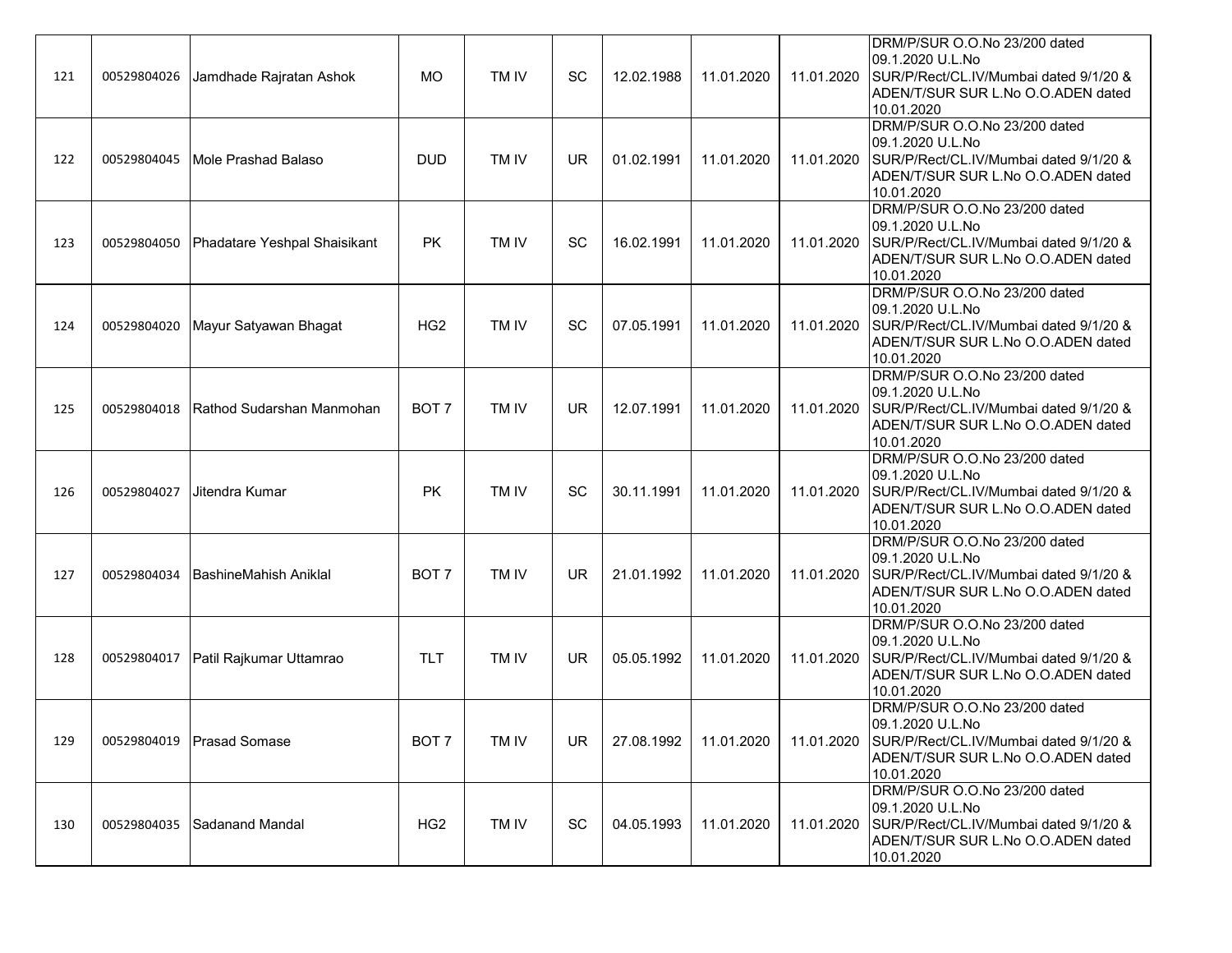| 131 | 00529804033               | Kambale Vijay Vithal         | <b>PK</b>        | TM IV | SC        | 15.05.1993 | 11.01.2020 | 11.01.2020 | DRM/P/SUR O.O.No 23/200 dated<br>09.1.2020 U.L.No<br>SUR/P/Rect/CL.IV/Mumbai dated 9/1/20 &<br>ADEN/T/SUR SUR L.No O.O.ADEN dated<br>10.01.2020 |
|-----|---------------------------|------------------------------|------------------|-------|-----------|------------|------------|------------|-------------------------------------------------------------------------------------------------------------------------------------------------|
| 132 | 00529804029               | Sonkatrai Sattu Shalikaram   | BOT <sub>7</sub> | TM IV | <b>UR</b> | 06.06.1993 | 11.01.2020 | 11.01.2020 | DRM/P/SUR O.O.No 23/200 dated<br>09.1.2020 U.L.No<br>SUR/P/Rect/CL.IV/Mumbai dated 9/1/20 &<br>ADEN/T/SUR SUR L.No O.O.ADEN dated<br>10.01.2020 |
| 133 | 00529804028               | Lanjewar Sunny Vijay         | HG <sub>2</sub>  | TM IV | SC        | 08.04.1994 | 11.01.2020 | 11.01.2020 | DRM/P/SUR O.O.No 23/200 dated<br>09.1.2020 U.L.No<br>SUR/P/Rect/CL.IV/Mumbai dated 9/1/20 &<br>ADEN/T/SUR SUR L.No O.O.ADEN dated<br>10.01.2020 |
| 134 | 00529804031               | Sudhir Kumar                 | HG <sub>2</sub>  | TM IV | SC        | 15.10.1994 | 11.01.2020 | 11.01.2020 | DRM/P/SUR O.O.No 23/200 dated<br>09.1.2020 U.L.No<br>SUR/P/Rect/CL.IV/Mumbai dated 9/1/20 &<br>ADEN/T/SUR SUR L.No O.O.ADEN dated<br>10.01.2020 |
| 135 | 00529804016               | Gaikwad Balaji Kashinath     | <b>TLT</b>       | TM IV | <b>UR</b> | 03.05.1995 | 11.01.2020 | 11.01.2020 | DRM/P/SUR O.O.No 23/200 dated<br>09.1.2020 U.L.No<br>SUR/P/Rect/CL.IV/Mumbai dated 9/1/20 &<br>ADEN/T/SUR SUR L.No O.O.ADEN dated<br>10.01.2020 |
| 136 | 00529804051               | Nikunja Sarkar               | <b>MVE</b>       | TM IV | <b>SC</b> | 16.06.1995 | 11.01.2020 | 11.01.2020 | DRM/P/SUR O.O.No 23/200 dated<br>09.1.2020 U.L.No<br>SUR/P/Rect/CL.IV/Mumbai dated 9/1/20 &<br>ADEN/T/SUR SUR L.No O.O.ADEN dated<br>10.01.2020 |
| 137 | 00529804036 Babalu Bharti |                              | <b>MVE</b>       | TM IV | SC        | 03.07.1995 | 11.01.2020 | 11.01.2020 | DRM/P/SUR O.O.No 23/200 dated<br>09.1.2020 U.L.No<br>SUR/P/Rect/CL.IV/Mumbai dated 9/1/20 &<br>ADEN/T/SUR SUR L.No O.O.ADEN dated<br>10.01.2020 |
| 138 |                           | 00529804040 Pramod Kumar     | <b>MVE</b>       | TM IV | <b>SC</b> | 02.02.1996 | 11.01.2020 | 11.01.2020 | DRM/P/SUR O.O.No 23/200 dated<br>09.1.2020 U.L.No<br>SUR/P/Rect/CL.IV/Mumbai dated 9/1/20 &<br>ADEN/T/SUR SUR L.No O.O.ADEN dated<br>10.01.2020 |
| 139 |                           | 00529804030 Kundan Kumar     | BOT 7            | TM IV | <b>UR</b> | 06.02.1996 | 11.01.2020 | 11.01.2020 | DRM/P/SUR O.O.No 23/200 dated<br>09.1.2020 U.L.No<br>SUR/P/Rect/CL.IV/Mumbai dated 9/1/20 &<br>ADEN/T/SUR SUR L.No O.O.ADEN dated<br>10.01.2020 |
| 140 | 00529804046               | Chavan Dnyneshwar Bhibhishan | <b>DUD</b>       | TM IV | UR        | 05.04.1996 | 11.01.2020 | 11.01.2020 | DRM/P/SUR O.O.No 23/200 dated<br>09.1.2020 U.L.No<br>SUR/P/Rect/CL.IV/Mumbai dated 9/1/20 &<br>ADEN/T/SUR SUR L.No O.O.ADEN dated<br>10.01.2020 |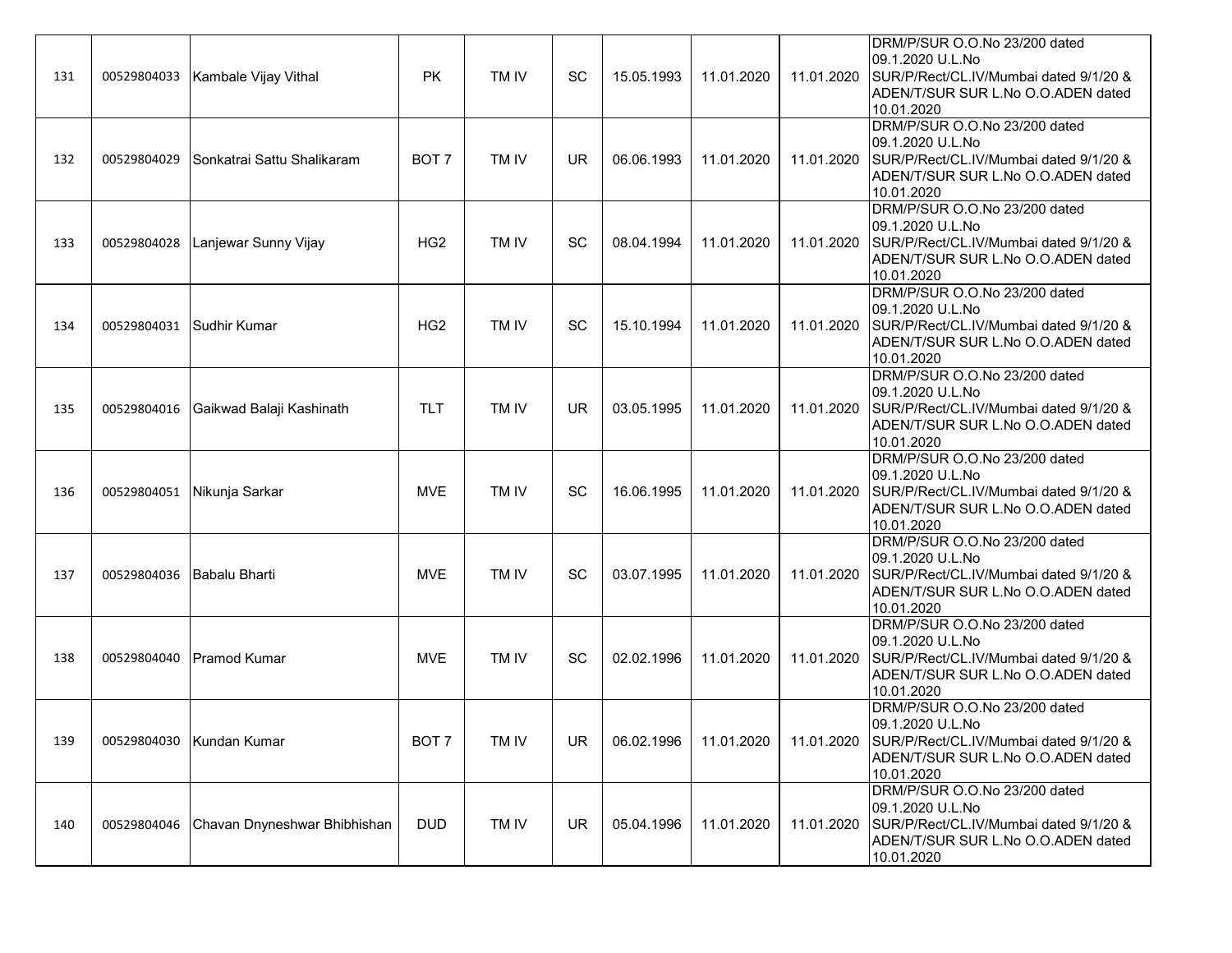| 141 |             | 00529804024 Anjali Vilas Mane  | <b>MO</b>        | TM IV | SC        | 19.04.1996 | 11.01.2020 | 11.01.2020 | DRM/P/SUR O.O.No 23/200 dated<br>09.1.2020 U.L.No<br>SUR/P/Rect/CL.IV/Mumbai dated 9/1/20 &<br>ADEN/T/SUR SUR L.No O.O.ADEN dated<br>10.01.2020 |
|-----|-------------|--------------------------------|------------------|-------|-----------|------------|------------|------------|-------------------------------------------------------------------------------------------------------------------------------------------------|
| 142 | 00529804037 | <b>Shiv Kumar</b>              | <b>MVE</b>       | TM IV | SC        | 04.06.1996 | 11.01.2020 | 11.01.2020 | DRM/P/SUR O.O.No 23/200 dated<br>09.1.2020 U.L.No<br>SUR/P/Rect/CL.IV/Mumbai dated 9/1/20 &<br>ADEN/T/SUR SUR L.No O.O.ADEN dated<br>10.01.2020 |
| 143 | 00529804022 | Nivas Kumar                    | BOT <sub>7</sub> | TM IV | UR        | 24.07.1996 | 11.01.2020 | 11.01.2020 | DRM/P/SUR O.O.No 23/200 dated<br>09.1.2020 U.L.No<br>SUR/P/Rect/CL.IV/Mumbai dated 9/1/20 &<br>ADEN/T/SUR SUR L.No O.O.ADEN dated<br>10.01.2020 |
| 144 | 00529804015 | Nitin Mohan Shinde             | <b>TLT</b>       | TM IV | UR        | 08.08.1996 | 11.01.2020 | 11.01.2020 | DRM/P/SUR O.O.No 23/200 dated<br>09.1.2020 U.L.No<br>SUR/P/Rect/CL.IV/Mumbai dated 9/1/20 &<br>ADEN/T/SUR SUR L.No O.O.ADEN dated<br>10.01.2020 |
| 145 | 00529804048 | Kiran Vithal Shendkar          | <b>DUD</b>       | TM IV | UR        | 03.10.1996 | 11.01.2020 | 11.01.2020 | DRM/P/SUR O.O.No 23/200 dated<br>09.1.2020 U.L.No<br>SUR/P/Rect/CL.IV/Mumbai dated 9/1/20 &<br>ADEN/T/SUR SUR L.No O.O.ADEN dated<br>10.01.2020 |
| 146 |             | 00529804021 Pradeep Kumar      | BOT <sub>7</sub> | TM IV | OBC       | 19.10.1996 | 11.01.2020 | 11.01.2020 | DRM/P/SUR O.O.No 23/200 dated<br>09.1.2020 U.L.No<br>SUR/P/Rect/CL.IV/Mumbai dated 9/1/20 &<br>ADEN/T/SUR SUR L.No O.O.ADEN dated<br>10.01.2020 |
| 147 |             | 00529804042 Dinesh Pravinkumar | PK               | TM IV | <b>UR</b> | 02.04.1997 | 11.01.2020 | 11.01.2020 | DRM/P/SUR O.O.No 23/200 dated<br>09.1.2020 U.L.No<br>SUR/P/Rect/CL.IV/Mumbai dated 9/1/20 &<br>ADEN/T/SUR SUR L.No O.O.ADEN dated<br>10.01.2020 |
| 148 | 00529804039 | Shivam Pandey                  | <b>MVE</b>       | TM IV | <b>UR</b> | 08.04.1997 | 11.01.2020 | 11.01.2020 | DRM/P/SUR O.O.No 23/200 dated<br>09.1.2020 U.L.No<br>SUR/P/Rect/CL.IV/Mumbai dated 9/1/20 &<br>ADEN/T/SUR SUR L.No O.O.ADEN dated<br>10.01.2020 |
| 149 | 00529804038 | Sanjay Suman                   | <b>MVE</b>       | TM IV | SC        | 14.06.1998 | 11.01.2020 | 11.01.2020 | DRM/P/SUR O.O.No 23/200 dated<br>09.1.2020 U.L.No<br>SUR/P/Rect/CL.IV/Mumbai dated 9/1/20 &<br>ADEN/T/SUR SUR L.No O.O.ADEN dated<br>10.01.2020 |
| 150 | 00529804502 | Dhage Sachin Shivanand         | <b>MO</b>        | TM IV | <b>UR</b> | 12.08.1992 | 06.10.2020 | 06.10.2020 | DRM/P/SUR O.O.No 421/2020 Under .L.No<br>SUR/P/Rect/CL.IV/Mumbai2020 dated<br>28.022020 & ADEN/T/SUR SUR L.No<br>O.O.ADEN dated 05.10.2020      |
| 151 | 42429801378 | Swami Gundiya                  | <b>TLT</b>       | TM IV | <b>UR</b> | 25.04.1991 | 29.12.2016 | 29.12.2016 | Mutual tfd from UBL division226Shaikh Abdul<br>Mukhatiyar                                                                                       |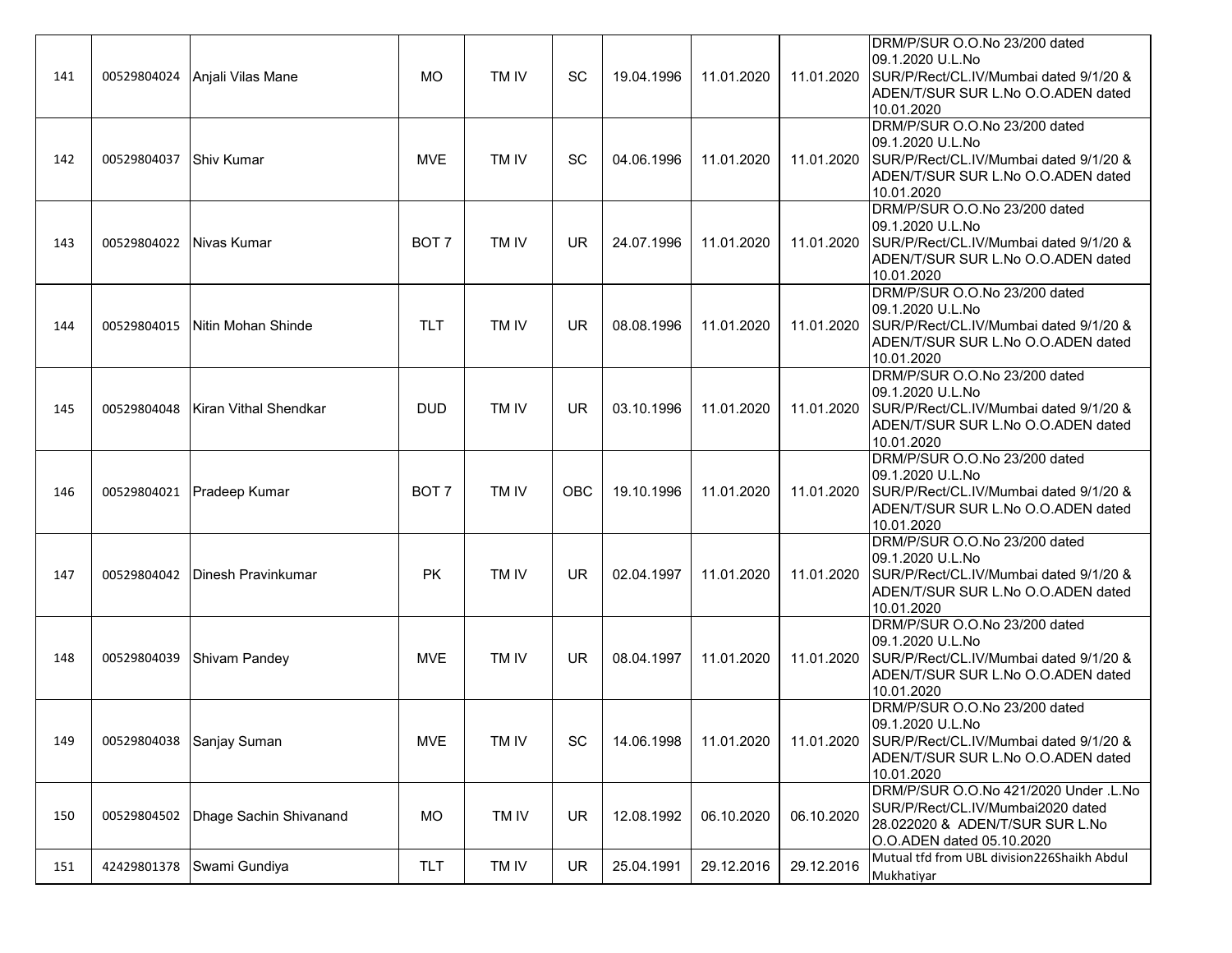| 152 | 247IK130330 | Kiran Maruti                   | <b>NGS</b> | TM IV | SC        | 04.01.1987 | 22.06.2013 | 22.06.2013 | Tfd from Rajstahan Mutual with Hirendra Kumar<br>206                                                                     |
|-----|-------------|--------------------------------|------------|-------|-----------|------------|------------|------------|--------------------------------------------------------------------------------------------------------------------------|
| 153 | 50813858399 | Sanjay Bhalachandra Patil      | <b>MO</b>  | TM-IV | OBC       | 12.12.81   | 01.07.2013 | 01.07.2013 | Tfd from ANG Mutual with Avinash Prakash<br>Kakad 204 vide ANG Ir No M-2/Genl dtd.<br>06.01.21 & OO No 11/2020.          |
| 154 | 00529804531 | Kushalkumar Pundlik            | <b>BOT</b> | TMI-V | SC        | 08.12.1990 | 25.09.2020 | 25.09.2020 | Re-insistated in Railway service to the post<br>of TM-IV (LEVEL 1) vide DRM (W) Lr. No<br>SUR/W/CL-IV /KK dt 11.09.2020. |
| 155 | 00529804647 | Abhijit Tiwary                 | <b>DUD</b> | TM-IV | <b>UR</b> | 25.04.1999 | 27.01.2021 | 27.01.2021 | DRM(P) SUR O.O. No.27/2021 & Lr No<br>P/Ce/HQ/RRC.CEN/02/2018/VII dtd 20.11.2020                                         |
| 156 | 00529804664 | Virendra Kumar Sahu            | <b>DUD</b> | TM-IV | UR        | 12.03.1997 | 27.01.2021 | 27.01.2021 | DRM(P) SUR O.O. No.27/2021 & Lr No<br>P/Ce/HQ/RRC.CEN/02/2018/VII dtd 20.11.2020                                         |
| 157 | 00529804633 | Aman Singh Yadav               | <b>DUD</b> | TM-IV | <b>UR</b> | 19.07.1997 | 27.01.2021 | 27.01.2021 | DRM(P) SUR O.O. No.27/2021 & Lr No<br>Ce/HQ/RRC.CEN/02/2018/VII dtd 20.11.2020                                           |
| 158 | 00529804648 | Watkar Parag Shyamji           | <b>NGS</b> | TM-IV | UR        | 05.09.1994 | 27.01.2021 | 27.01.2021 | DRM(P) SUR O.O. No.27/2021 & Lr No<br>P/Ce/HQ/RRC.CEN/02/2018/VII dtd 20.11.2020                                         |
| 159 | 00529804651 | Sangam Lal Singh               | <b>NGS</b> | TM-IV | UR        | 07.01.1995 | 27.01.2021 | 27.01.2021 | DRM(P) SUR O.O. No.27/2021 & Lr No<br>P/Ce/HQ/RRC.CEN/02/2018/VII dtd 20.11.2020                                         |
| 160 | 00529804649 | Amit Kumar                     | <b>NGS</b> | TM-IV | UR        | 17.11.1995 | 27.01.2021 | 27.01.2021 | DRM(P) SUR O.O. No.27/2021 & Lr No<br>P/Ce/HQ/RRC.CEN/02/2018/VII dtd 20.11.2020                                         |
| 161 | 00529804635 | Vaibhav Mahadev Mundhe         | <b>NGS</b> | TM-IV | <b>UR</b> | 31.10.1994 | 27.01.2021 | 27.01.2021 | DRM(P) SUR O.O. No.27/2021 & Lr No<br>P/Ce/HQ/RRC.CEN/02/2018/VII dtd 20.11.2020                                         |
| 162 | 00529804593 | Nitish Lal                     | <b>MVE</b> | TM-IV | OBC       | 26.03.1996 | 27.01.2021 | 27.01.2021 | DRM(P) SUR O.O. No.27/2021 & Lr No<br>P/Ce/HQ/RRC.CEN/02/2018/VII dtd 20.11.2020                                         |
| 163 | 00529804595 | <b>Rahul Kumar</b>             | <b>MVE</b> | TM-IV | OBC       | 14.01.1998 | 27.01.2021 | 27.01.2021 | DRM(P) SUR O.O. No.27/2021 & Lr No<br>P/Ce/HQ/RRC.CEN/02/2018/VII dtd 20.11.2020                                         |
| 164 | 00529804594 | Pintu Kumar                    | MVE        | TM-IV | SC        | 06.03.1993 | 27.01.2021 | 27.01.2021 | DRM(P) SUR O.O. No.27/2021 & Lr No<br>P/Ce/HQ/RRC.CEN/02/2018/VII dtd 20.11.2020                                         |
| 165 | 00529804596 | Dewabrat Kumar                 | PK         | TM-IV | <b>ST</b> | 10.01.1995 | 27.01.2021 | 27.01.2021 | DRM(P) SUR O.O. No.27/2021 & Lr No<br>P/Ce/HQ/RRC.CEN/02/2018/VII dtd 20.11.2020                                         |
| 166 | 00529804597 | Kalvikattekar satuppa dashrath | PK         | TM-IV | <b>UR</b> | 20.07.1990 | 27.01.2021 | 27.01.2021 | DRM(P) SUR O.O. No.27/2021 & Lr No<br>P/Ce/HQ/RRC.CEN/02/2018/VII dtd 20.11.2020                                         |
| 167 | 00529800563 | Kumar Gourav                   | <b>DUD</b> | TM-IV | <b>UR</b> | 15.01.1991 | 05.03.2016 | 5/3/2021   | DRM(P) O.O. No. 08/2021 & lr. No<br>U/W/1111/CLIV dtd. 03.05.2021 mutual from<br>DD                                      |
| 168 | 00529804703 | Adivish Jambanna Vinchurkar    | <b>SUR</b> | TM-IV | <b>UR</b> | 10.07.2020 | 02.06.2021 | 02.06.2021 | DRM(P) O.O. No. 248/2021 dtd.28.05.21 &<br>Ir. No U/P/RECT//CA/Grd D dtd. 13.05.2021                                     |